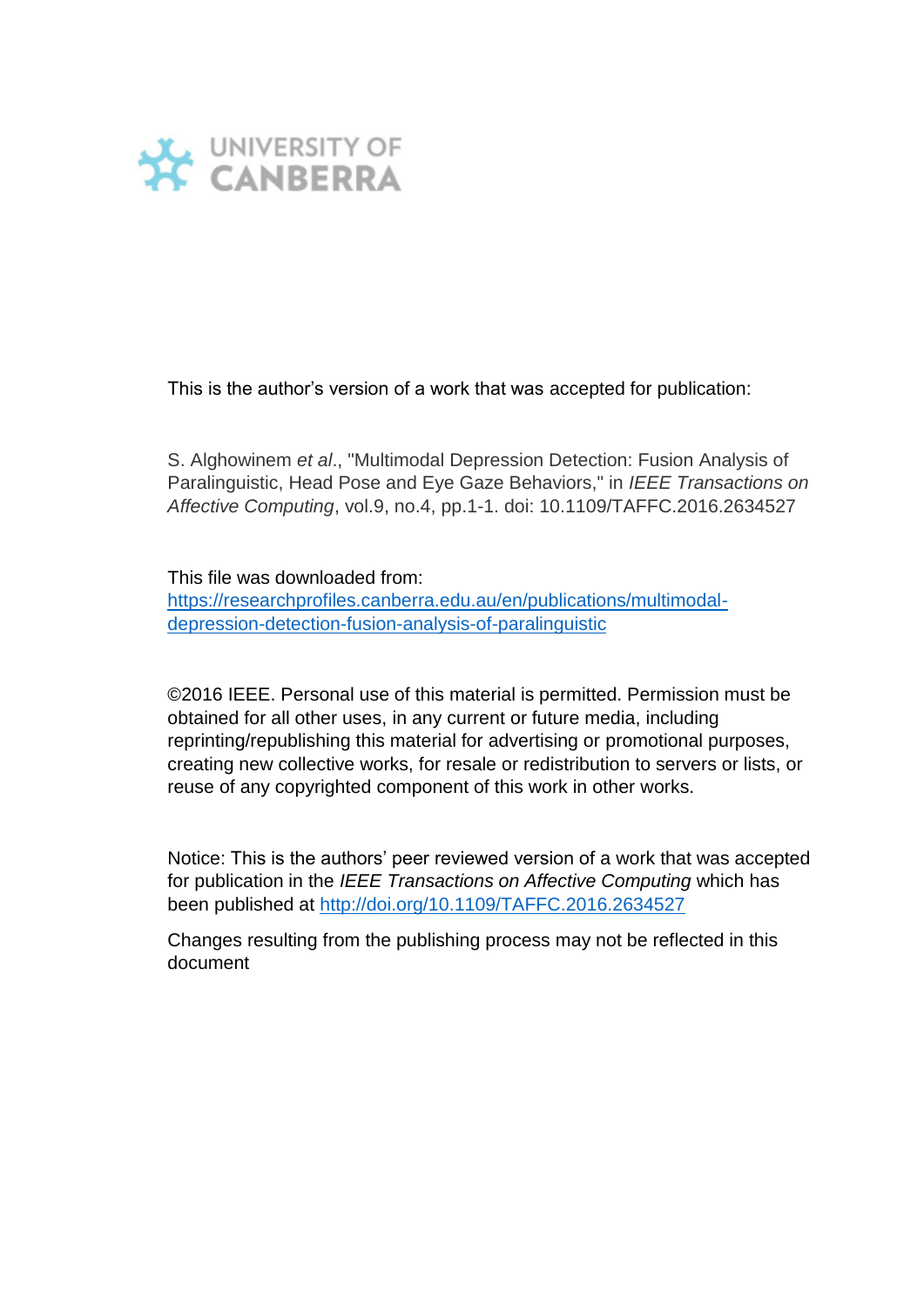# Multimodal Depression Detection: Fusion Analysis of Paralinguistic, Head Pose and Eye Gaze Behaviors

Sharifa Alghowinem, *Member, IEEE,* Roland Goecke, *Member, IEEE,* Michael Wagner, *Senior Member, IEEE,* Julien Epps, *Member, IEEE,* Matthew Hyett, *Member, IEEE,* Gordon Parker, *Member, IEEE,* and Michael Breakspear, *Member, IEEE*

**Abstract**—An estimated 350 million people worldwide are affected by depression. Using affective sensing technology, our *longterm goal* is to develop an objective multimodal system that augments clinical opinion during the diagnosis and monitoring of clinical depression. This paper steps towards developing a classification system-oriented approach, where feature selection, classification and fusion-based experiments are conducted to infer which types of behaviour (verbal and nonverbal) and behaviour combinations can best discriminate between depression and non-depression. Using statistical features extracted from speaking behaviour, eye activity, and head pose, we characterise the behaviour associated with major depression and examine the performance of the classification of individual modalities and when fused. Using a real-world, clinically validated dataset of 30 severely depressed patients and 30 healthy control subjects, a Support Vector Machine is used for classification with several feature selection techniques. Given the statistical nature of the extracted features, feature selection based on T-tests performed better than other methods. Individual modality classification results were considerably higher than chance level (83% for speech, 73% for eye, and 63% for head). Fusing all modalities shows a remarkable improvement compared to unimodal systems, which demonstrates the complementary nature of the modalities. Among the different fusion approaches used here, feature fusion performed best with up to 88% average accuracy. We believe that is due to the compatible nature of the extracted statistical features.

✦

**Index Terms**—Depression detection, multimodal fusion, speaking behaviour, eye activity, head pose

# **1 INTRODUCTION**

**FLUCTUATIONS** in mood are a normal part of most people's emotional lives, as long as such fluctuations are not severe, frequent, or interfere with that individual's daily LUCTUATIONS in mood are a normal part of most people's emotional lives, as long as such fluctuations are and social life functions. If they do, a psychiatric disorder such as major depression disorder might be present. Major depression is a mood disorder that may last for weeks, months, even years, vary in severity, and is associated with distress and disability that impair an individual's ability to function in daily life. The World Health Organisation (WHO) lists depression as the fourth most significant cause of disability worldwide and predicts it to be the leading cause in 2020 [1]. Moreover, in a recent report, the WHO estimated that 350 million people worldwide are affected by depression [1]. The suicide risk is more than 30 times higher among depressed than in the general population [2].

Treatment of depression disorders is effective in many cases [3], but misdiagnosing depressed patients is a common barrier [4]. Although clinical depression is one of the most common mental disorders, it is often difficult to diagnose, because it manifests itself in different ways and because clinical opinion and self-assessment are currently the only means of diagnosis, risking a range of subjective biases. According to the WHO Global Burden of Disease report, the barriers to effective diagnosis of depression include a lack of resources and trained health care providers. Moreover, evaluations by clinicians vary depending on their expertise and the diagnostic methods used (e.g. Diagnostic and Statistical Manual of Mental Disorders (DSM-IV) [5]). Depression has no dedicated laboratory tests and hence, there is currently no objective method to diagnose depression. We believe that recent developments in affective sensing technology will potentially enable an objective assessment. While automatic affective state recognition has been an active research area in the past decade, methods for mood disorder detection, such as depression, are still in their infancy.

Our *ultimate goal* is to develop an objective multimodal affective sensing system that supports clinicians during

<sup>•</sup> *S. Alghowinem is with the Australian National University, Canberra, Australia, and Prince Sultan University, Riyadh, Saudi Arabia E-mail: sharifa.alghowinem@anu.edu.au*

<sup>•</sup> *R. Goecke is with the University of Canberra and the Australian National University, both in Canberra, Australia E-mail: roland.goecke@ieee.org*

<sup>•</sup> *M. Wagner is with the University of Canberra, the Australian National University, and the National Centre for Biometric Studies Pty Ltd, all in Canberra, Australia.*

*E-mail: michael.wagner@canberra.edu.au*

<sup>•</sup> *J. Epps, M. Hyett and G. Parker are with University of New South Wales, Sydney, Australia.*

*E-mail: j.epps, m.hyett @unsw.edu.au, and g.parker@blackdog.org.au* • *M. Breakspear is with Queensland Institute of Medical Research, Brisbane, Australia and University of New South Wales, Sydney, Australia. E-mail: mjbreaks@gmail.com*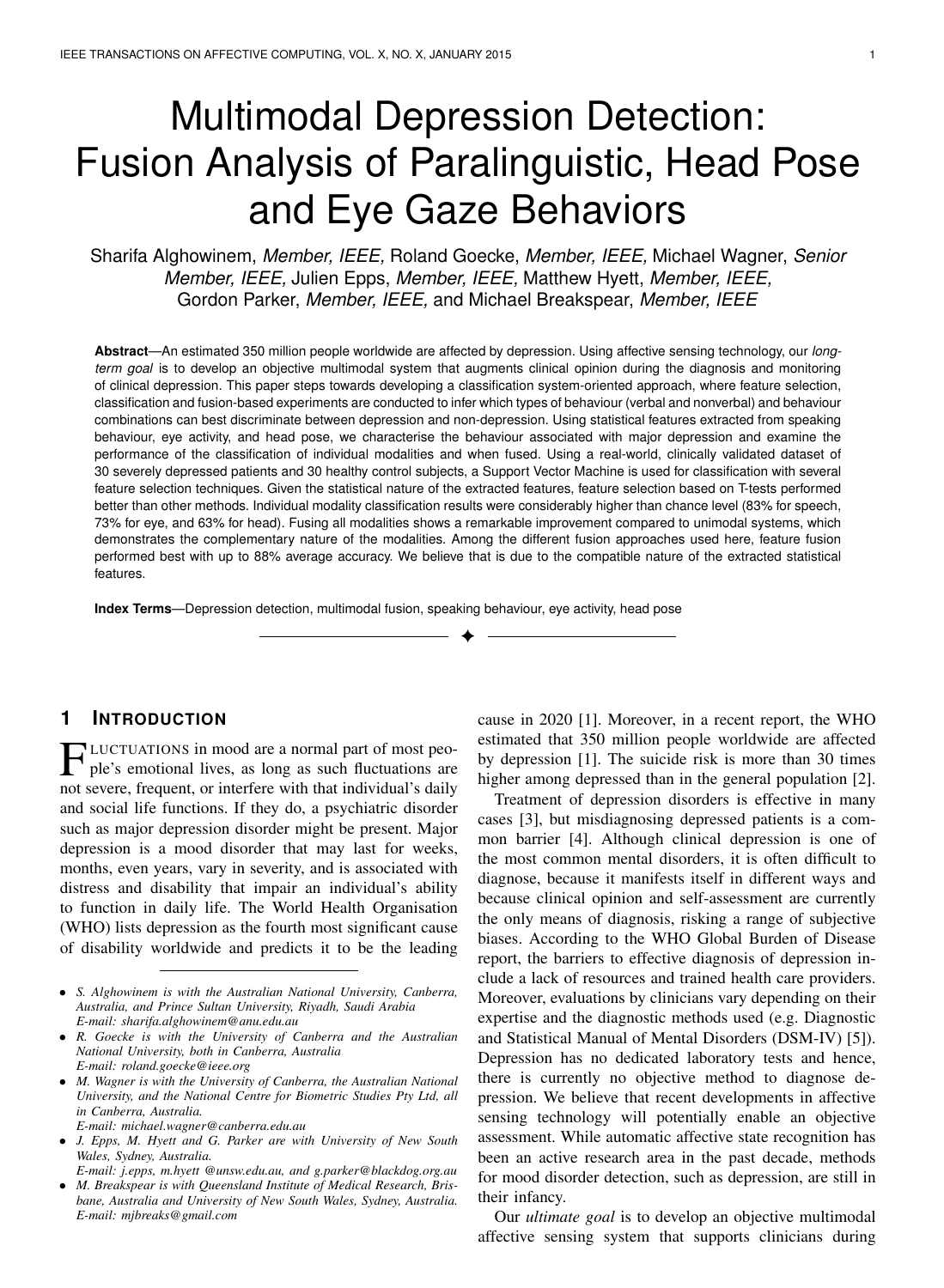the diagnosis and monitoring of clinical depression. In the *long term*, such a system may also become a very useful tool for remote depression monitoring to be used for doctor-patient communication in the context of e-health infrastructure. Clinical assessment of patients with depression relies heavily on two domains – the clinical history (i.e. history of presenting symptoms, prior episodes, family history etc.) and the mental state examination (appearance, speech, movement, reported mood etc., i.e. the assessment of affect). The latter is the focus here. In particular, we investigate the analysis of audio-visual data acquired during a clinical interview with people meeting criteria for depression for features that would generally be assessed for the classic mental state examination. Nevertheless, this is not to imply that this investigation of behavioral analysis could replace the mental status examination, but rather to supplement it.

#### The aims of this paper are:

- Investigating behavioural characteristics of depressed subjects compared with matched controls using speech style, eye activity and head pose modalities individually. This is done by exploring robust and quantitative differences between the depressed group and control group that are not prone to the subjective biases outlined above. This investigation is performed to aid in selecting the most promising behavioural features for the multimodal classification.
- Exploring several data fusion techniques to capture multimodal patterns of behavioural changes, following the holistic (integrative) approach of the clinician.

This paper examines possibly the broadest array of behavioural features to date and studies these empirically on a clinically annotated matched control-depressed database that is suitable for multimodal behavioural analysis. This is significant because behaviour has long been closely associated with depression-related symptoms, and offers a promising non-invasive possibility for automatic depression assessment. These behavioural features are statistically analysed for the feature selection step before the classification. Moreover, this research's *long-term goal* is to develop an auotomated multimodal depression detection system in a classification framework.

This paper is also the first to undertake a detailed and comprehensive empirical study of methods for fusing depression-related behavioural indicators (based on statistical measures) from different sensor modalities for depression detection. This is significant because depression is a complex and multi-factor disorder and to date it appears very likely that information from multiple modalities will be essential in addressing automatic depression assessment.

# **2 BACKGROUND AND RELATED WORK**

In the last two decades, affective sensing has been an active research area, used in many contexts. One particular application area in recent years has been in automated depression analysis. It seems obvious that a multimodal system that fuses different channels and cues is expected to provide more accurate recognition than unimodal approaches. However, only few affective sensing systems use multimodal input where different modalities are fused, such as body movement, facial expression and speech prosody, as reviewed in [6], [7]. Moreover, the AVEC depression challenges have attracted much interest lately for assessing systems to predict the depression severity [8]. Yet, relatively few systems employed a multimodal approach as reviewed below.

D'Mello and Kory [9] analysed some of these studies by comparing the unimodal with multimodal results in the affect detection domain. Regardless of the considerable variation in terms of data, affect, modality, and method, a consistent improvement was found for the multimodal approach [9]. However, the fusion of different modalities is not a trivial task. Several issues of when and how to combine those modalities have to be considered. For example, fusion could be performed as pre-matching (early) fusion and post-matching (late) fusion.

Early fusion can be executed on raw data from each sensor (sensor fusion) or on the extracted features from raw data (feature fusion). Even though early fusion is expected to contain richer information than late fusion [10], it comes with complications and weaknesses. For example, feature vectors from different modalities might be unaligned, and incompatible. Such vectors could have different time scales (i.e. different duration) or sampling rates, for example, combining speech with video when there are silence periods. Differences in dimensionalities or sizes could be problematic in early fusion, such that combining one-dimensional data (e.g. speech) with two-dimensional data (e.g. video) could introduce a bias within the classifier for one modality or another.

Several techniques for sensor fusion have been investigated to overcome the above weaknesses and, therefore, increase the robustness of the fusion results as reviewed in [11]–[13]. These studies showed that measures of reliability and/or confidence are required for robust sensor fusion using computational theory.

Incompatibility issues have to be remedied before fusing features using normalisation methods such as min-max, Z-score, etc. Once normalised, features can be simply concatenated or pre-processed for dimensionality reduction. Reducing dimensionality can be performed by feature selection or feature transformation. Feature selection is a statistical technique to find a relevant subset of features from original features, for example, using statistical search techniques to determine the most promising subset of features. In general, feature selection methods can be divided into three categories: filters, wrappers, and embedded methods [14]. Wrappers and embedded approaches utilise classification techniques to select the feature subset, which can risk overfitting issues especially for small datasets. On the other hand, filters select a subsets of features, independently of any classification algorithms, using statistical measures such as ranking, correlation or simple tests methods. Feature transformation creates new features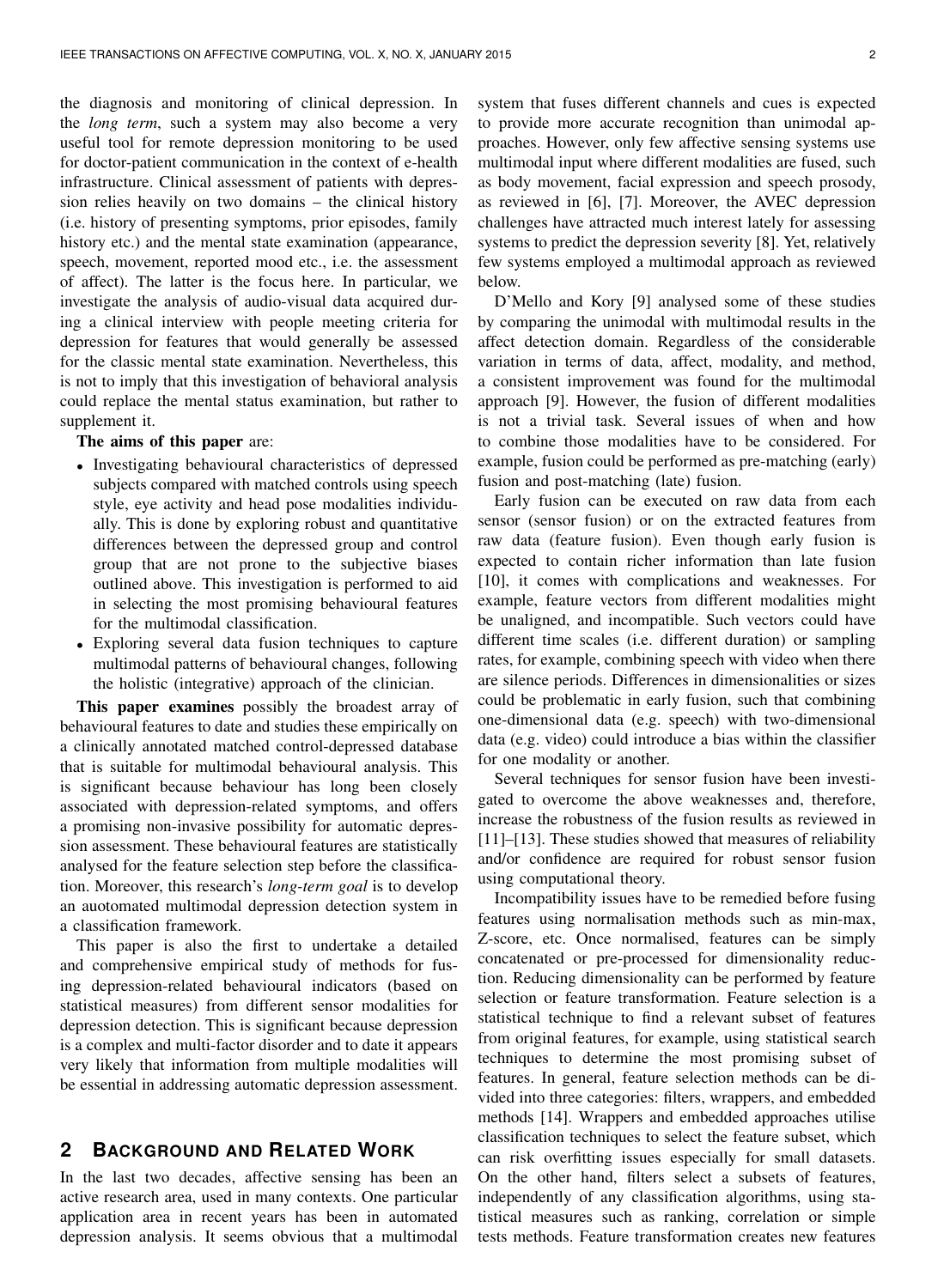using functions of the original features such as principal component analysis (PCA) [15].

In this work, sensor fusion using raw data is not investigated, not only due to incompatibility in sampling rate, segmentation, etc between audio and video channels, but due to unsuitablilty for investigating behavioural characteristics of depression. For example, silence segments in the audio signal were eliminated, while the same segments on video signal were used. For early fusion investigated in this work, extracted features from the sensor data were normalised before fusion.

Late fusion is executed after the classification of each individual channel, using either the classifier output scores (score fusion) or labels (decision fusion). Fusing scores from different modalities that use the same type of classifier is simple. However, fusing scores from different types of classifiers can be complicated if the scores are not compatible (i.e. distance from hyperplane vs. likelihood ratio), therefore further normalisation before the fusion should be performed [16]. Both score and decision fusion could be executed in simple ways (e.g. sum-rule, productrule, etc., and logical AND, majority voting, etc.), or in more complex ways such as using a secondary classifier [16].

Hybrid fusion was recently introduced to utilise benefits of both early and late fusion, i.e. fusing the scores or decisions from both feature-concatenated and individual modalities [17]. Hybrid fusion can be implemented by having either one or two levels of score / decision fusion. Either way, feature fusion of all modalities is performed first to create a new modality, which is then treated as an additional individual modality. The scores / decisions of this new modality are then fused with the scores / decisions of the individual modalities in either one or two levels (see Figure 3 (d)).

To explore the most suitable fusion technique for our multimodal depression classification investigation, this work investigates both late and hybrid fusion methods using several approaches. Noting that advanced approaches of late and hybrid fusion that require separate sets for training, testing and evaluation data could not be investigated due to the relatively small dataset used here.

Many previous studies on automatic detection of depression have only investigated a single channel, either from video or audio. To the best of our knowledge, only a few studies have investigated multiple channels for this task [18]–[23]. In [18], the relationship between facial actions and vocal prosody for clinical depression detection was explored. However, the study did not investigate fusion approaches for the examined channels. Scherer et al. [19] investigated audio-visual indicators for automatic depression detection, which were concatenated using feature fusion. The fused modalities outperformed individual ones significantly, resulting in 90% accuracy (compared to 51% and 64% for acoustic and visual modalities alone, respectively).

In [20], the GMM-UBM system for the audio subsystem and Space Time Interest Points in a Bag-of-Words approach for the vision subsystem were fused at feature level. Even though the improvement in the fused system was not statistically significant from the individual subsystems in detecting the depression severity, other fusion approaches were not investigated. Recently, Williamson et al. [21] correlated several speech features along with facial action unit features with the severity of depression in a multimodal system using score fusion method, which achieved good results to predict depression severity. Meng et al. [22] also investigated fusing facial and vocal expressions for this task, fused using a weighted sum decision fusion, and the result improved slightly from individual channels.

In our previous work [23], several multimodal (audiovideo) fusion techniques using only low-level features were compared at feature level, score level and decision level for depression analysis. The low-level features were clustered using Bag-of-Audio features for the audio channel and Bag-of-Video features for Space Time Interest Points for the video channel and then analysed individually and combined for detecting depression, showing considerable improvements in the fused system compared with individual modalities.

As can be noticed, the multimodal investigation in the previously mentioned depression detection studies is not only limited in fusion approaches (e.g. feature fusion, score fusion), but also for the number and type of explored modalities (i.e. speech and facial only). Therefore, in this paper, to evaluate a multimodal approach for the automatic detection of depression, we investigate several fusion techniques for classifying depression characteristics from speech behaviour, eye activities, and head pose and compare the results with the unimodal results.

## **3 METHOD**

#### **3.1 Participants and Data Acquisition**

Clinically validated data was collected for at the Black Dog Institute<sup>1</sup> – a clinical research facility offering specialist expertise in depression and bipolar disorder – in Sydney, Australia. The study used healthy controls and subjects diagnosed with depression (either Melancholia or Major Depression Disorder (MDD)). We acknowledge the risk of treating Melancholia and MDD patients as one class here, however, a further division is not practical for the classification task, given the relatively modest sample size.

Depressed patients were recruited into the study from the tertiary referral Depression Clinic at the Black Dog Institute. All patients were classified as having a current major depressive episode on the Mini International Neuropsychiatric Interview (MINI [24]), conducted by trained research assistants (RA), with the type of depression (variably melancholic, non-melancholic and bipolar depression) rated independently by clinical psychiatrists. Healthy control subjects were recruited from the community. Exclusion criteria for healthy controls included current and/or past depression, (hypo)mania or psychosis as assessed by the MINI. Clinical

1. http://www.blackdoginstitute.org.au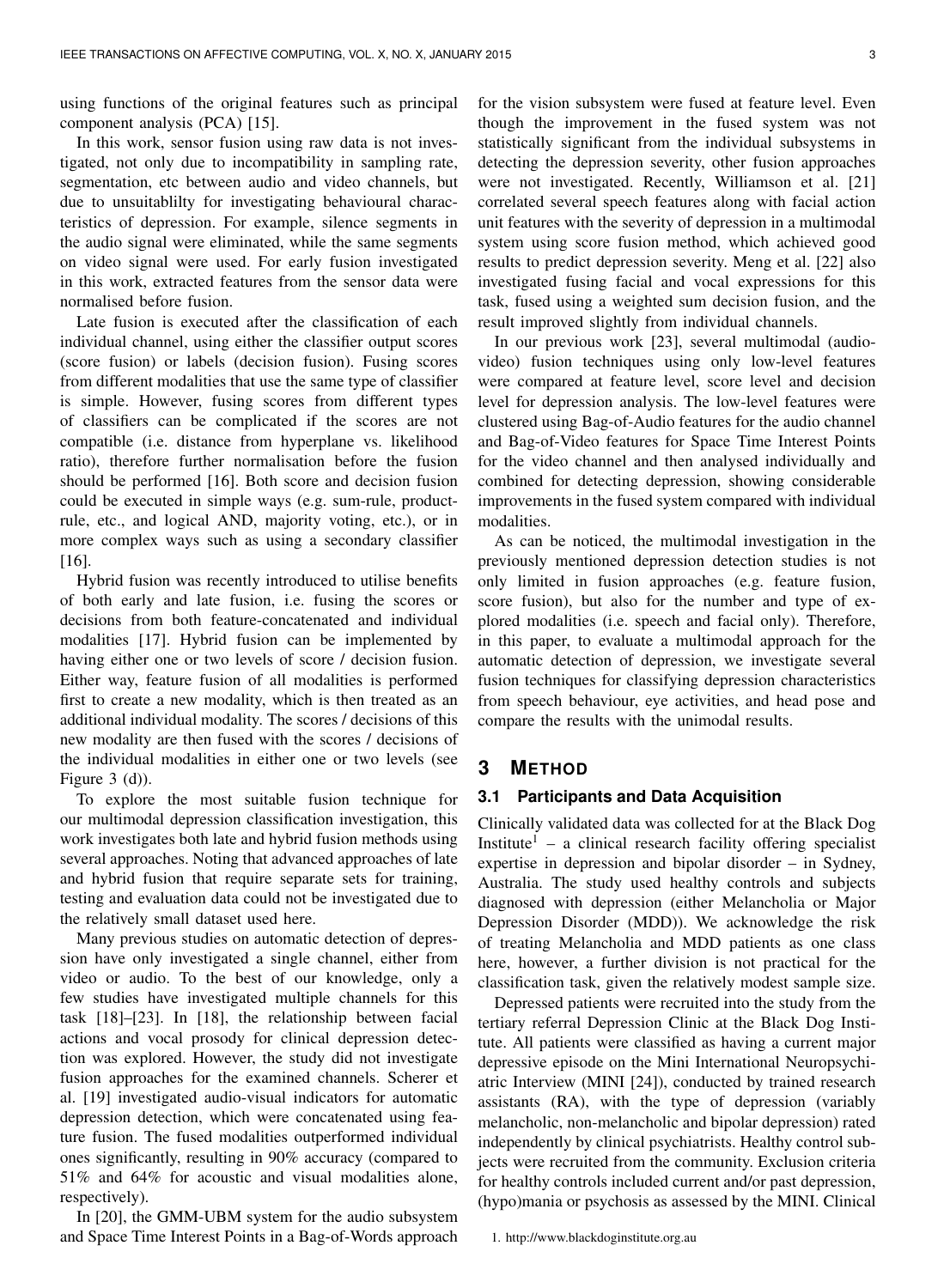participants were excluded if they met criteria for current and/or past psychosis (unrelated to mood). Additional exclusion criteria, for all subjects, included current and/or past alcohol dependence, neurological disorder or history of significant brain injury, a Wechsler Test of Adult Reading [25] score below 80 and/or electroconvulsive therapy in the past six months. Depression severity was assessed using the Quick Inventory of Depressive Symptomatology Self Report (QIDS-SR [26]), with all clinical participants meeting at least a moderate level of depression severity. Informed consent was obtained from all participants and the study proceeded with approval from the local institutional Human Research Ethics committee in line with the guidelines for human research from the National Health and Medical Research Council.

The audio-video experimental paradigm contains several parts, including an interview with a clinician, where specific open ended questions were asked. Subjects were asked to describe events in their life that had aroused significant emotions. This item was designed to elicit spontaneous selfdirected speech and related facial expressions, as well as overall body language. The content of affective situations including neutral situations such as routine activities, positive social events, such as births and weddings, and negative situations, such as bereavement or financial problems, were explored, with a particular focus on perceived mechanisms leading to depression. Open ended questioning was conducted by one of two trained RAs, in a typical clinicianpatient interaction during an assessment. The RAs were not blinded to the depression status of the subjects. Moreover, some of the subjects had previous interaction with the RAs (mostly from the control subjects subset).

Video and audio streams were captured in QuickTime Pro (running on a 17" Apple Macbook Pro) using a high-resolution Pike F-100 FireWire camera (Allied Vision Tech.), and broadcast-quality (Sony) lapel microphone. The camera was positioned on a tripod behind the monitor that presented the stimuli, with the height of the camera adjusted for each participant to ensure optimal recording of facial features. The microphone was attached to the participant's lapel, at mid-chest level. During open ended questioning, the RA stood camera-left, behind the monitor (to the right of the participant). Audio was digitised at 44.1 kHz, and the video frame rate was set at 30 fps (frame per second). Both depressed and control subjects were recorded using the same facility (same room setting, hardware equipment, and software). All sessions were recorded at the Black Dog Institute during office hours (8am-5pm). Moreover, the recordings were collected over three years.

Matched-subject design is an important concept for studies in psychology, that aims for equating groups on some variables to reduce their effect on skewing the results. Generally, matched-subject design (also referred to as between-subject design) is preferred as it is sensitive to the effects of the independent variable, which increases the statistical power. To the best of our knowledge, the dataset used in this work is the only clinically annotated matched control-depressed database that is being used for

Total, average and standard deviation duration (in minutes) of depressed and control subjects speech in the interview part

TABLE 1

| Part                         | Depressed | Control | Total  |
|------------------------------|-----------|---------|--------|
| Duration of full interviews: |           |         |        |
| Total                        | 309.2     | 199.8   | 509.0  |
| Average                      | 10.1      | 6.6     | 8.4    |
| Standard deviation           | $+5.5$    | $+2.0$  | $+44$  |
| Duration of subjects' speech |           |         |        |
| Total                        | 183.2     | 107.7   | 290.9  |
| Average                      | 6.1       | 3.6     | 4.8    |
| Standard deviation           | $+4.3$    | $+1.5$  | $+3.5$ |

automated multimodal behavioural analysis. In this study, the gender and age were matched in depressed and control groups to reduce the variability of gender bias and the age differences effect. In this study, a gender balanced subset of 30 depressed subjects (19 Melancholia patients, 10 MDD patients, and 1 Bipolar patient) and 30 controls was used (age range 21-75yr,  $\mu 38 \pm 14$ ). Only native Australian English speaking participants were selected, to reduce the variability arising from different language acquisition. For depressed subjects, the level of depression was a selection criterion, with a mean of 19 points of the diagnoses using QIDS-SR (range 14-26 points, where 11-15 points refer to a "Moderate" level, 16-20 points to a "Severe" level, and  $\geq$  21 points to a "Very Severe" level).

In this paper, only the interview part of the paradigm was analysed, as it contains spontaneous interaction behaviour for both audio and video channels. The total duration of the recorded video-audio interviews is over 500 minutes (see Table 1). In addition, the interviews were manually labelled to extract pure subject speech  $2$ , as well as reciprocal speech to extract speech behaviour (see Section 3.2.1). The total pure speech duration is 290 minutes (see Table 1).

#### **3.2 Feature Extraction**

To analyse behavioural patterns of subjects' responses, we extracted statistical features from speech behaviour, eye activity, and head movement. As facial expressions to diagnose depression have been investigated in the literature, which mostly uses low-level features, and as the video recording did not include the full body to analyse body and hand movements, these modalities are not included in this paper, but are acknowledged as potential further relevant sources of information. Moreover, the focus here is to extract behavioural patterns (using statistical measures) of depressed subjects compared with healthy control subjects. For all modalities, some of the extracted features were selected based on the literature and the rest were hypothesised to be potentially relevant but had not been previously investigated for this task. Statistical analyses are carried out to filter out the insignificant features.

2. where speech of other spreakers, overlapped speech, as well as pauses, noise, laughs, etc. are segmented.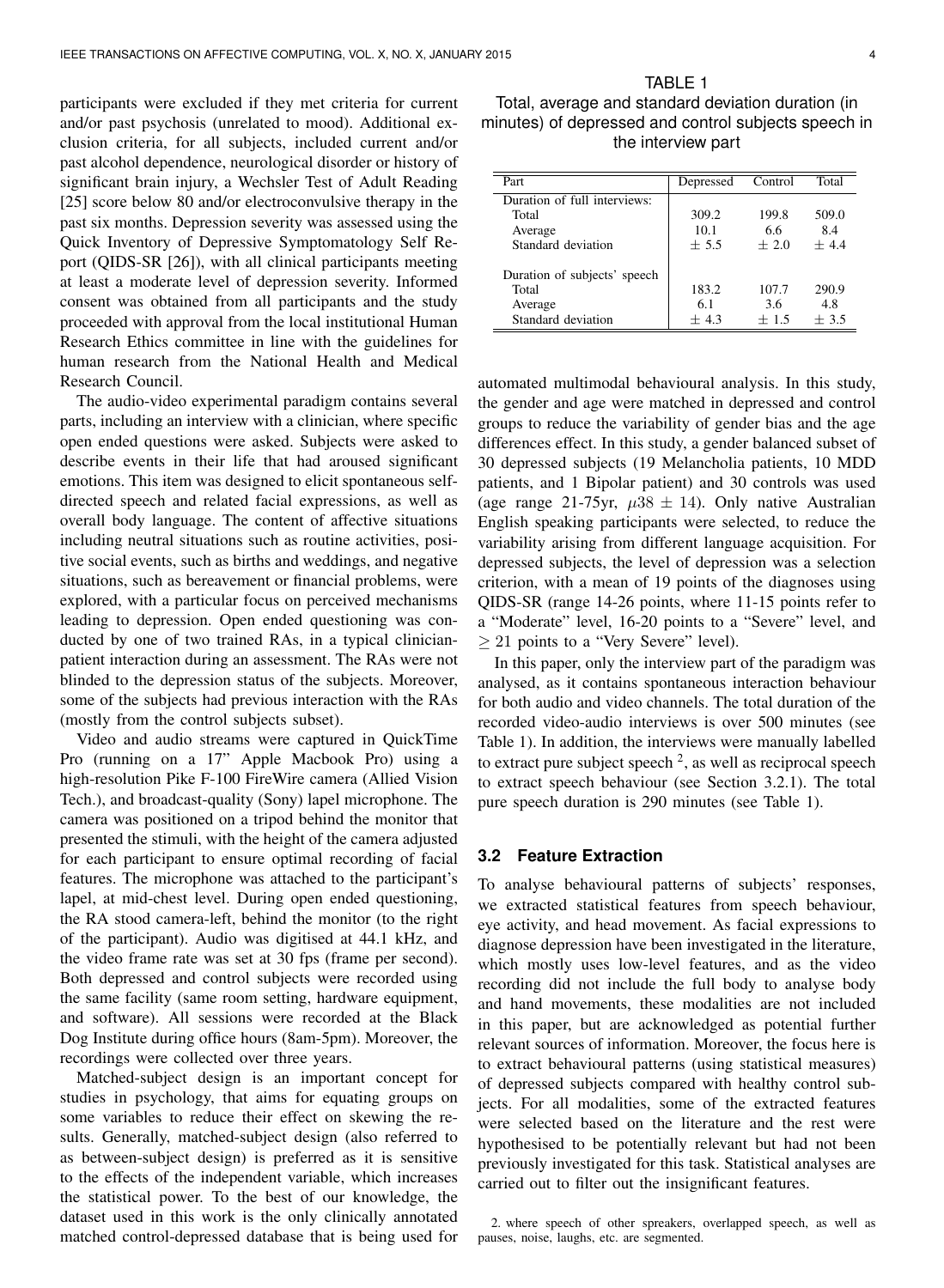

RA: Research Assistant speech, SIL1: first silence lag, AKN: Acknowledgment, SIL2: second silence lag, SB: subject speech, BO: overlapped speech

Fig. 1. An example of manual labelling of interview speech: *The response lags, as well as pure and overlapped speech were labelled for feature extraction.*

#### *3.2.1 Speech Behaviour Features*

Behaviourally based evaluations of depressed speech have found several distinguishing speech patterns as indicators of disease progression, severity or treatment efficacy [27]– [29]. In our preliminary study [30], we found that the response time and speech rate were longer in depressed subjects, while the interaction involvement and articulation rate were higher in control subjects. In previous work [30]– [33], we intensively investigated vocal prosody features. In this paper, we focus on speaking behaviour patterns (speaking rate, pauses, and articulation rate) for the task of detecting depression and also for its compatibility with the statistical features extracted from other modalities as described below.

The subject interviews were manually labelled to separate speakers (i.e. interviewer and interviewee) and to separate the interview open-ended questions. Within each question, reciprocal speech and turns were also labelled (see Figure 1). In this work, the speech behaviour feature extraction is divided into two parts: (1) extracting features from the extensive manual labelling, and (2) extracting speech rate features from subjects' segments.

Manually labelled speaker turns were used to extract several statistical measurements of the duration for analyses. A total of 63 statistical features are extracted from the manual labelling of the interview, grouped in 7 duration groups:

- subject's speech,
- research assistant (RA) speech,
- time to first response, which is the duration of the silence after asking a question until an acknowledgement indicated by any sounds or words that are not the actual answer for the question (e.g. "ahhh", "hmm", "well", etc.),
- total response time, which is the lag between asking the question and the actual answer,
- subject laughing, which indicates a positive affective response in a conversation,
- overlapping laugh, and
- overlapping speech, which measures the involvement style in a conversation.

From each of the above duration feature groups, 9 statistical features are calculated, namely: the average,

maximum, minimum, range, variance, standard deviation, total, duration rate (duration of the feature in question  $\div$  total duration of the interview), and count (number of occurrences of the feature in question). This resulted in 7  $\times$  9 features.

Speaking rate features were also extracted from subject speech segments by applying voice activity detector (VAD) using the Praat software. From the silent and sounding parts, speech, speaking, and pauses duration are extracted as listed in the following feature list. Moreover, to calculate speech rate and articulation rate, the number of syllables has to be calculated. We used a Praat script by [34], which calculates the number of syllables in a sounding segments. A further 19 speech style features are extracted as follows:

- Maximum, minimum, range, variance, and standard deviation, for sounding and silent parts ( $2 \times 5$  features),
- For sounding part:
	- number of sounding,
	- total speaking duration (excluding pauses),
	- $-$  articulation rate (number of syllable  $\div$  total speaking duration),
	- average speaking duration (speaking duration  $\div$ number of syllable),
- For silent part:
	- number of pauses,
	- total silence duration,
	- $-$  silence rate (number of pauses  $\div$  silence duration),
	- average silence duration (silence duration  $\div$  number of pauses),
- Number of syllables.

When measuring the speech rate, pauses are included in the duration time of the utterance, while the articulation rate excludes pauses [35]. Worth noting is that, unlike some other speech features (e.g. MFCCs), these are features that are (explicitly or implicitly) observed by clinical practitioners.

#### *3.2.2 Eye Activity Features*

Depressed patients were found to differ from the healthy comparison group in decreased direct eye contact with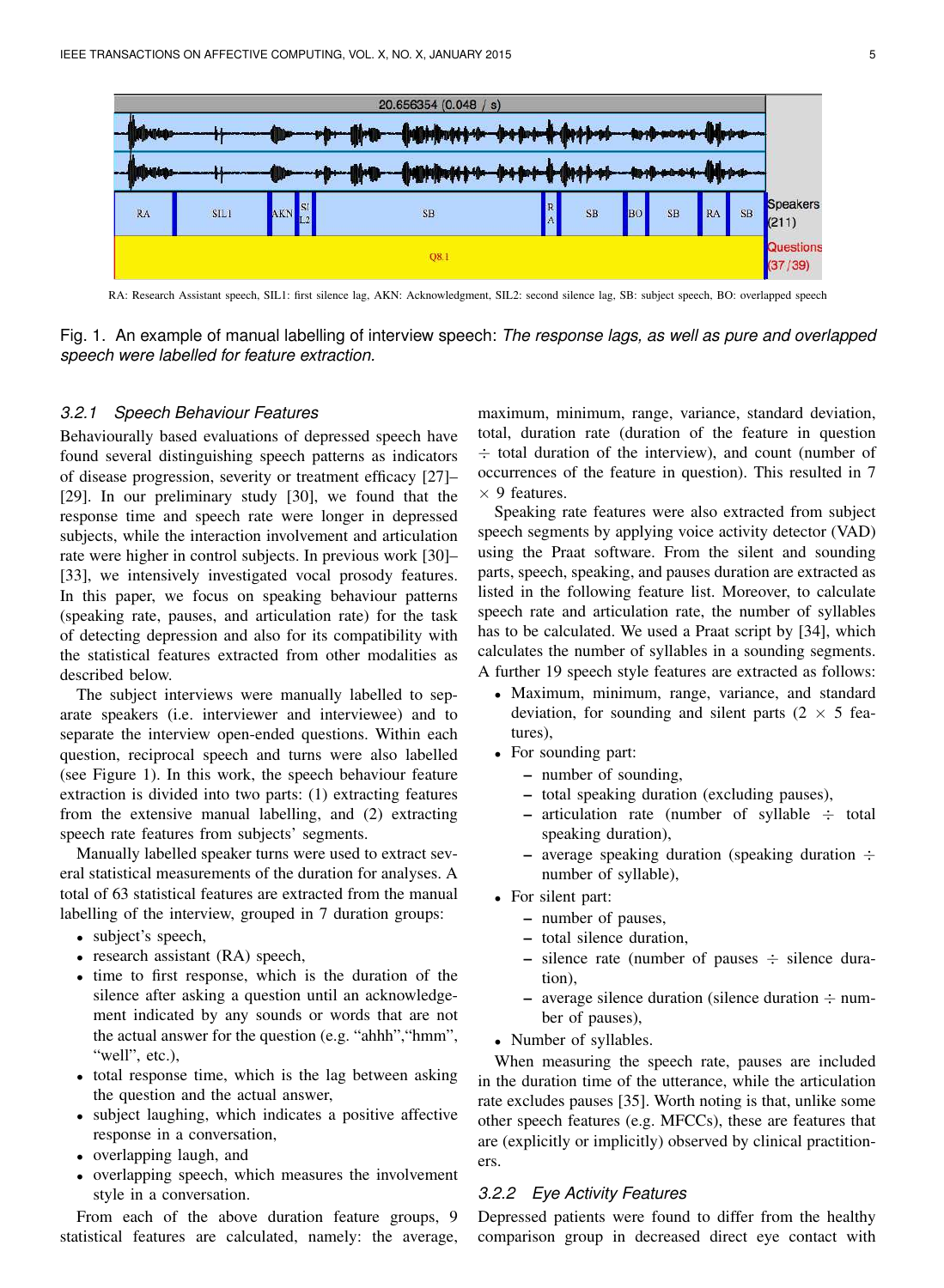

Fig. 2. Extracting and normalising eye movement features: *After locating specific points of the eyes using an AAM, horizontal and vertical iris movements are extracted (a) and the eyelid distance is calculated as illustrated in (b) & (c).*

the interviewer, decreased eyebrow movement and elevated blink rates [28], [36], [37]. In our previous work [38], we found that the average distance between the eyelids while open was significantly smaller and the average duration of blinks significantly longer in depressed subjects.

To accurately detect eye activities such as blinking and iris movements, the eyelids and iris need to be located and tracked. For this purpose, we trained and built special subject-specific 74-point eye active appearance models (AAM). To train the eye model, an average of 45 images per subject were manually selected having different eye status (e.g. open, half open, closed eye) and head position variation, then annotated. The annotated images were then used to build the eye model, using linear parameters to update the model in an iterative framework as a discriminative fitting method. For each eye, horizontal and vertical iris movement, and eyelid movement were extracted as lowlevel features per frame (30 fps) (see Figure 2). It is worth noting that the right and left eyes are relative to the camera's view (for details, see [38]). Moreover, a total of 128 statistical features ("functionals") were extracted:

- Maximum, minimum, mean, variance, and standard deviation for all 18 low-level features mentioned earlier (5  $\times$  18 features)
- Maximum, minimum, and average of: duration of looking left, right, up and down, as well as blink duration for each eye ( $3 \times 2$  eyes  $\times 5$  features)
- Closed eye duration rate, and closed eye to open eye duration rate for both eyes (2 eyes  $\times$  2 features)
- Blinking rate for both eyes (2 eyes  $\times$  1 feature)
- Gaze aversion rate for both eyes (rate of duration of non-frontal gazing) (2 eyes  $\times$  1 feature)

#### *3.2.3 Head Pose and Movement Features*

Simple behaviours such as head movements could provide useful cues about the mood, emotions, personality, or cognitive processing as found in [39]–[42]. Previously [43], we found slower and less frequent head movements, increased eye contact avoidance and less social engagement with the clinical examiner, likely to also show in other social interactions.

To extract head pose and movement behaviour, the face had to be detected and tracked before a 3 degrees of freedom (DOF) head pose could be calculated (yaw, roll and pitch). We trained and built a subject-specific face active appearance model (AAM), where 30 images per subject were selected for manual annotation, then used for the face model. A 3D face model was projected onto our 2D face AAM to estimate the 3-DOF head pose (for more details refer to [43]).

These 3-DOF pose features, as well as their velocity and acceleration, were extracted to give a total of 9 lowlevel features per frame. Over the duration of each subject's interview, a total of 185 statistical features were extracted:

- Maximum, minimum, range, mean, variance, and standard deviation for all 9 low-level features mentioned earlier.  $(6 \times 9$  features)
- Maximum, minimum, range and average duration of: head direction left, right, up and down, tilting clockwise and anticlockwise.  $(4 \times 6$  features)
- Head direction duration rate, and rate of different head directions for non-frontal head direction for all directions mentioned above.  $(2 \times 6)$
- Change of head direction rate for all directions mentioned above.  $(1 \times 6$  features)
- Total number of changes of head direction for yaw, roll, pitch, and all directions.  $(1 \times 4$  features)
- Maximum, minimum, range, mean, variance, duration, and rate for slow, fast, steady, and continuous movement of yaw, roll, pitch. ( $7 \times 3$ -DOF  $\times 4$  features)
- Average duration of head aversion (average duration of non-frontal head direction) (1 feature)

The above eye and head duration features were detected when the feature in question is higher or lower than the average of the feature in question plus or minus the standard deviation of that feature for each subject's interview. For example, blink is detected as follows:

$$
Blink = \begin{cases} 1 & \text{: } x < \mu - \sigma \\ 0 & \text{: } x > \mu - \sigma \end{cases}
$$

Where  $x$  is the normalised distance between the eyelids (length of c divided by the length of d (see Figure 2)) and  $\mu$  and  $\sigma$  are its mean and standard deviation respectively.

#### **3.3 Analysis and Evaluation**

#### *3.3.1 Classification*

For classification results reported in this work, we used SVM classifiers, which are discriminative methods that learn boundaries between classes. SVM has been widely used in emotion classification tasks [44], and often considered state-of-the-art, since it provides good generalisation properties [45]. To increase the accuracy of the results of SVMs, the cost and gamma parameters were optimised. We used LibSVM [46] to this end, with a wide range grid search for the best parameters with a radial basis function (RBF) kernel. To optimise the cost and gamma parameters,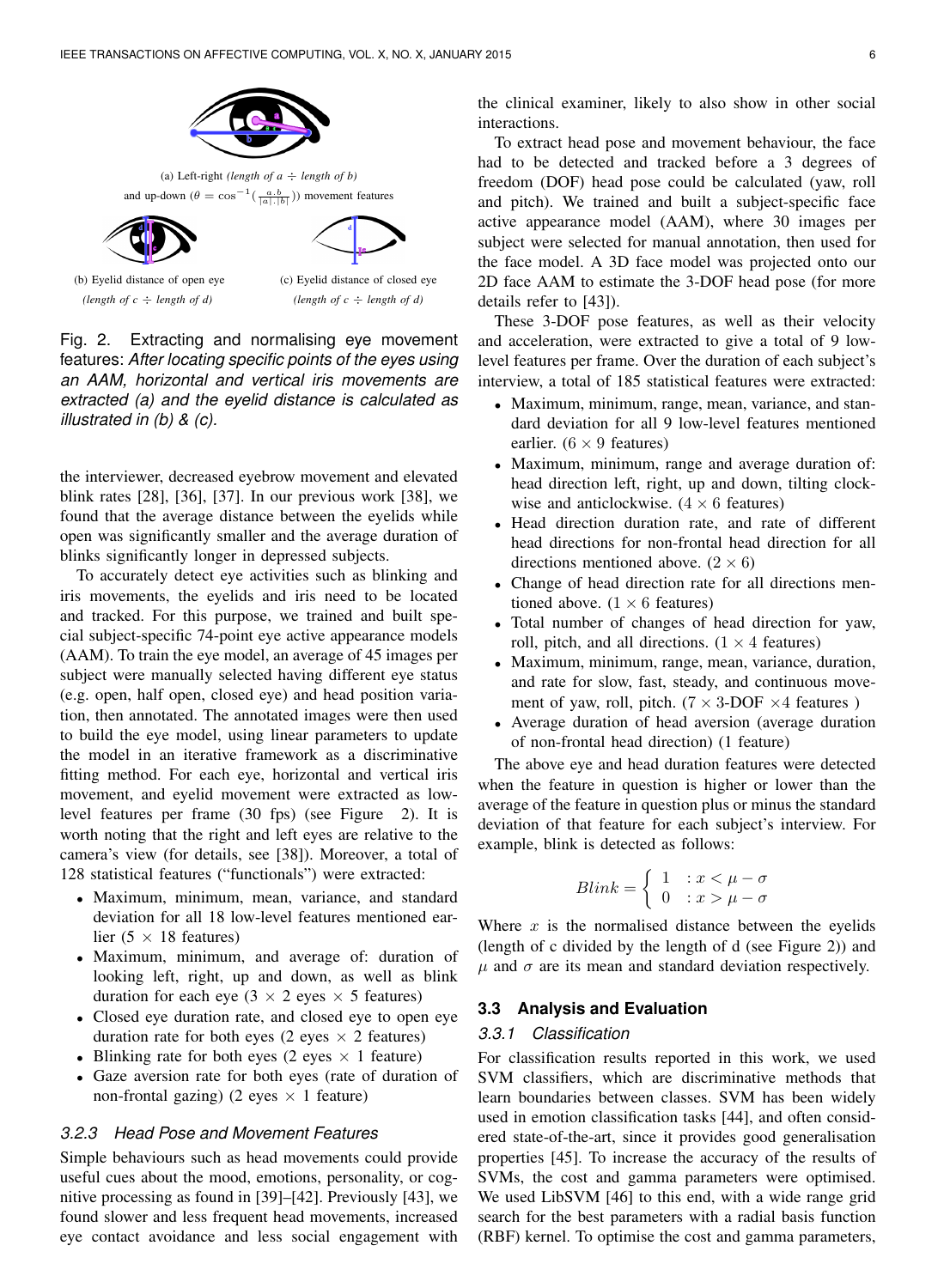double-cross validation was used. That is, for each training turn in leave-one-out cross-validation, an inner 10-fold cross-validation was used. The final selected parameters are the ones that generalised to all training observations with all turns of the leave-one-out cross-validation. In other words, the common parameters that give the highest training average recall of all training sets in the crossvalidation models were selected. This overall optimisation was performed to overcome the overfitting to the training sets, and therefore is able to generalise to the testing sets. The use of the average recall in optimising the parameters is to give a balance of recall measure for each class. That is, parameter selection finds as similar as possible correct classification results in both classes.

The classification was performed in a binary (i.e. depressed/non-depressed) subject-independent scenario. Given the relatively modest number of (depressed and control) subjects, which is a common problem in similar studies, a separate development set could not be used. To mitigate this limitation, a leave-one-subject-out crossvalidation was used for classification, feature selection, and fusion without any overlap between training and testing data. Therefore, the results might be somewhat optimistic.

We measure the performance of the system in terms of average recall (AR), to be consistent with the parameter optimisation procedure explained above. Moreover, AR considers the correct recognition in both groups (depressed/non-depressed). The AR is also called "balanced accuracy", and is calculated as the mean of sensitivity and specificity. Since the SVM parameters are optimised using AR, the final classification results are balanced between the two binary classes. Therefore, measures from the confusion matrix (e.g. accuracy, F1 score) are approximately equal  $\frac{1}{2}$ (/pm0.001).

#### *3.3.2 Statistical Analysis*

In order to understand and characterise the behavioural patterns, the extracted statistical functional features from depressed and control groups were evaluated and compared statistically for significance. As our analysis was performed in a binary manner (depressed/non-depressed), a two-sample two-tailed T-test was used for statistical analysis purposes. The two-tailed T-tests assume unequal variances with significance  $p = 0.05$ . The sign of the T-test was also calculated to identify the direction of the effect.

Worth noting is that the threshold of  $p < 0.05$  is uncorrected for the multiple comparison problem, which is due to several reasons. First, the tests are not conducted on the same raw data (i.e. different modalities). Second, correction for multiple comparison is not needed for feature analyses rather for feature interpretation [47], [48]. Since the tests are performed for feature selection for the classification purposes, a correction is not needed.

## *3.3.3 Feature Selection and Dimensionality Reduction*

In order to maximise the recognition rate measured by AR, we experimentally compared two feature selection methods on the extracted statistical features.

First, the statistical test T-test mentioned above was used to rank the power of each attribute individually. Therefore, we selected features that exceeded the T-statistics (ETF) for being significantly different in the two groups (depressed/non-depressed) (i.e.  $p$ -value $< 0.05$ ). We initially performed this task using three approaches: (1) select ETF based on all subjects' data before classification, (2) select ETF of training set in each cross-validation turn, then apply them on the testing set, where the selected ETF will be variable in every turn, and (3) select only the mutual ETF of each training set in each cross-validation turn. Preliminary experiments showed that overfitting is a potential problem in all three methods. This warrants further investigation in the future but is beyond the scope of this study. Nevertheless, the classification results were not significantly different between the three methods. Therefore, in subsequent analysis, we used the second approach of ETF to reduce overfitting, to maintain the subject-independent approach, and to ensure a fair comparison for each cross-validation turn.

The second method investigated was a feature transformation method using PCA. PCA was performed on the extracted features of individual modalities and then on the combined features of the fused modalities for improvement comparison (i.e. to compare improvement and contribution from each modality with fused modalities). The use of the PCA for this study was not only for dimensionality reduction of concatenated features, but also to use the most promising principal components (PCs) that have the largest variance (98% of variances) to investigate their effect on recognition rate.

#### *3.3.4 Normalisation*

When modelling inputs with different scales, normalisation is recommended [49], which is the case in our study. In this work, min-max normalisation (scaling between 0 and 1) was performed, which is a linear transformation. It has the advantage of preserving exactly all relationships in the data by only changing the scale. However, it does not reduce the effects of outliers <sup>3</sup>. All classifications, statistical tests as well as PCA were performed on the normalised features.

#### **3.4 Fusion**

Multimodal fusion of different modalities can improve the classification performance, as it provides more useful information compared to using only a single modality. Fusion can be performed as pre-matching (early) fusion and post-matching (late) fusion. As one of the main objectives of this study is to investigate the best fusion approach for the classification of depression, three levels of fusion – feature, score, and decision – were investigated. Figure 3 summarises the method of investigation used in this study.

• Feature fusion: Several methods were implemented in this study: (1) simply concatenating all extracted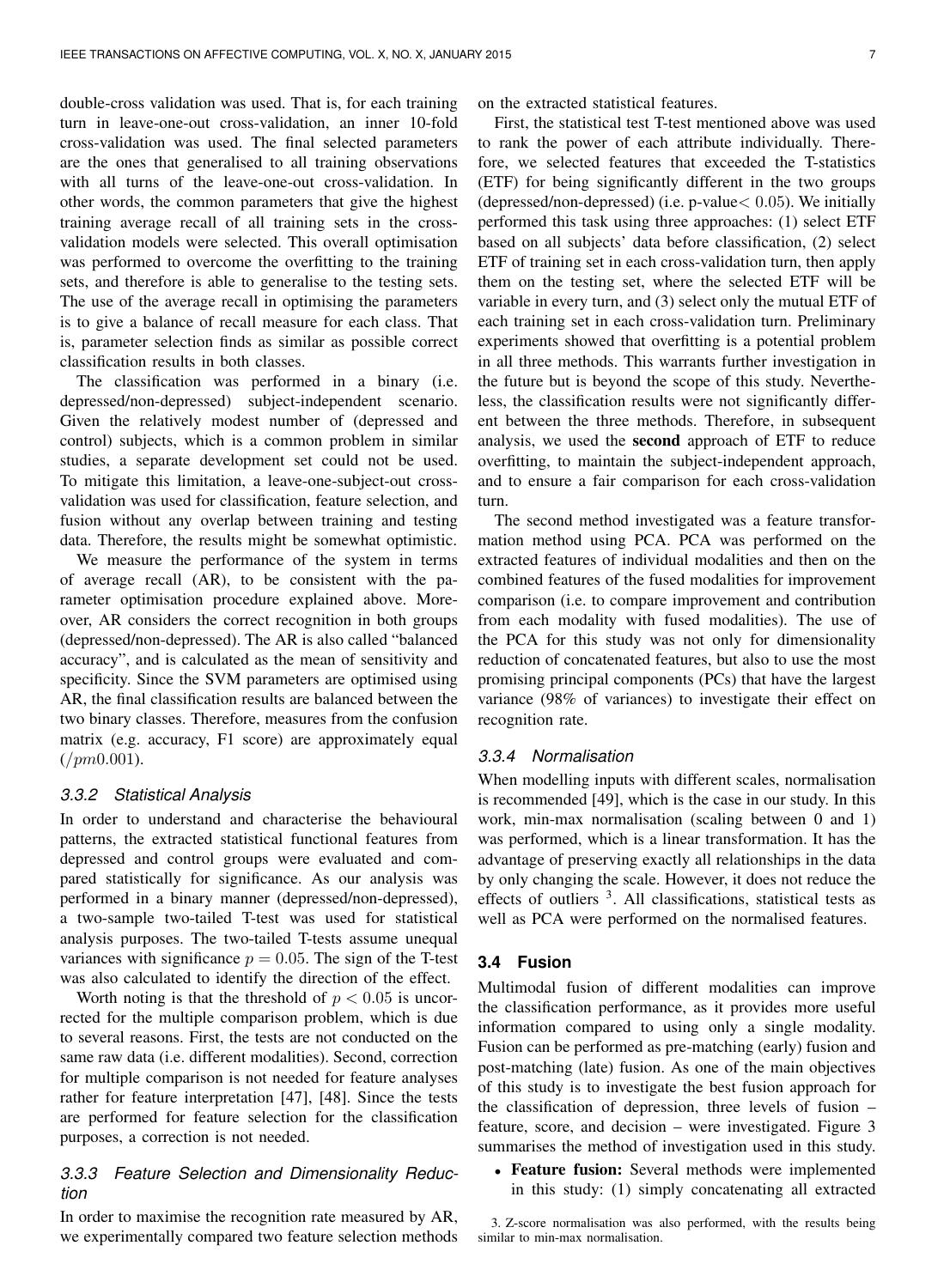

Using the normalised features: (b) different feature fusion approaches were investigated, (c) score and decision Fig. 3. Summary of the investigated system configurations: (a) feature preparation steps for audio and video data. fusions were performed after SVM classification, (d) hybrid fusion combined the decisions from the feature fusion with the decisions from the individual modalities in two approaches (one-level and two-level decision fusions).

features from individual modalities, (2) concatenating exceeded T-test features (ETF) features from individual modalities, and (3) performing a PCA over the concatenated features (see Figure 3(b)). PCA was applied on the features extracted from individual modalities as well as the concatenated features in the fused modality. 98% of the PCA variance was kept (empirically chosen), to compare improvement and contribution from each modality and the usability of dimensionality reduction.

- Score fusion: Several score techniques were implemented using the distance from the SVM hyper-plane as scores (see Figure 3 (c)). Simple score fusion techniques (i.e. sum-rule, and product-rule) as well as secondary classifier (i.e. SVM) were applied.
- **Decision fusion:** Similarly to the score fusion, decision fusion fuses decisions (labels) of individual modalities (see Figure 3 (c)). For decision fusion, majority voting, and logical OR, as well as a secondary SVM classifier were also used for comparison.
- Hybrid fusion: This method can employ the advantages of both early and late fusion strategies. Therefore, hybrid fusion is investigated in this work to explore its results improvement and suitability for our multimodal depression detection goal. Majority voting and secondary SVM classifier at both one level and two levels decision fusion were used for hybrid fusion investigation purposes (see Figure 3 (d)). Onelevel decision fusion treats the feature fusion as an independent modality, where it fuses decision from feature fused modalities with decisions from individual modalities using one stage of decision fusion. Two-

level decision fusion uses two stages of decision fusion such that: (1) a first stage decision fusion fuses the decision from individual modalities, then (2) a second stage decision fusion to fuse the first stage decision with the decision from the feature fused modalities.

Since a larger database with the desired characteristics (e.g. clinically validated, gender balanced, etc.) was not available to us for this task, weighted and complex fusion approaches could not be implemented in this study.

## **4 RESULTS**

Extracted statistical features from speaking behaviour, eye activities, and head pose were analysed individually and following fusion. These features were evaluated statistically to select the most promising ones to be used in the binary classification experiments.

Table 2 and Table 3 show the classification results from individual modalities as well as when fused using different fusion methods, respectively. For each individual modality, we compared classification using (1) all extracted features, then with feature dimensionality reduction using: (2) only features that exceeded the T-statistics (ETF) (i.e.  $p < 0.05$ ), and (3) feature transformation using PCA. All results presented are Average Recall (AR) rates (see Section 3.3.1). In general, using ETF performed best compared to the other methods, where individual modality classification results were already considerably higher than chance level (83% for speech, 73% for eye, and 63% for head modalities). This might be due to the statistical nature of the extracted features.

Classification rates from the speech modality using all features, and ETF have similar results, even with the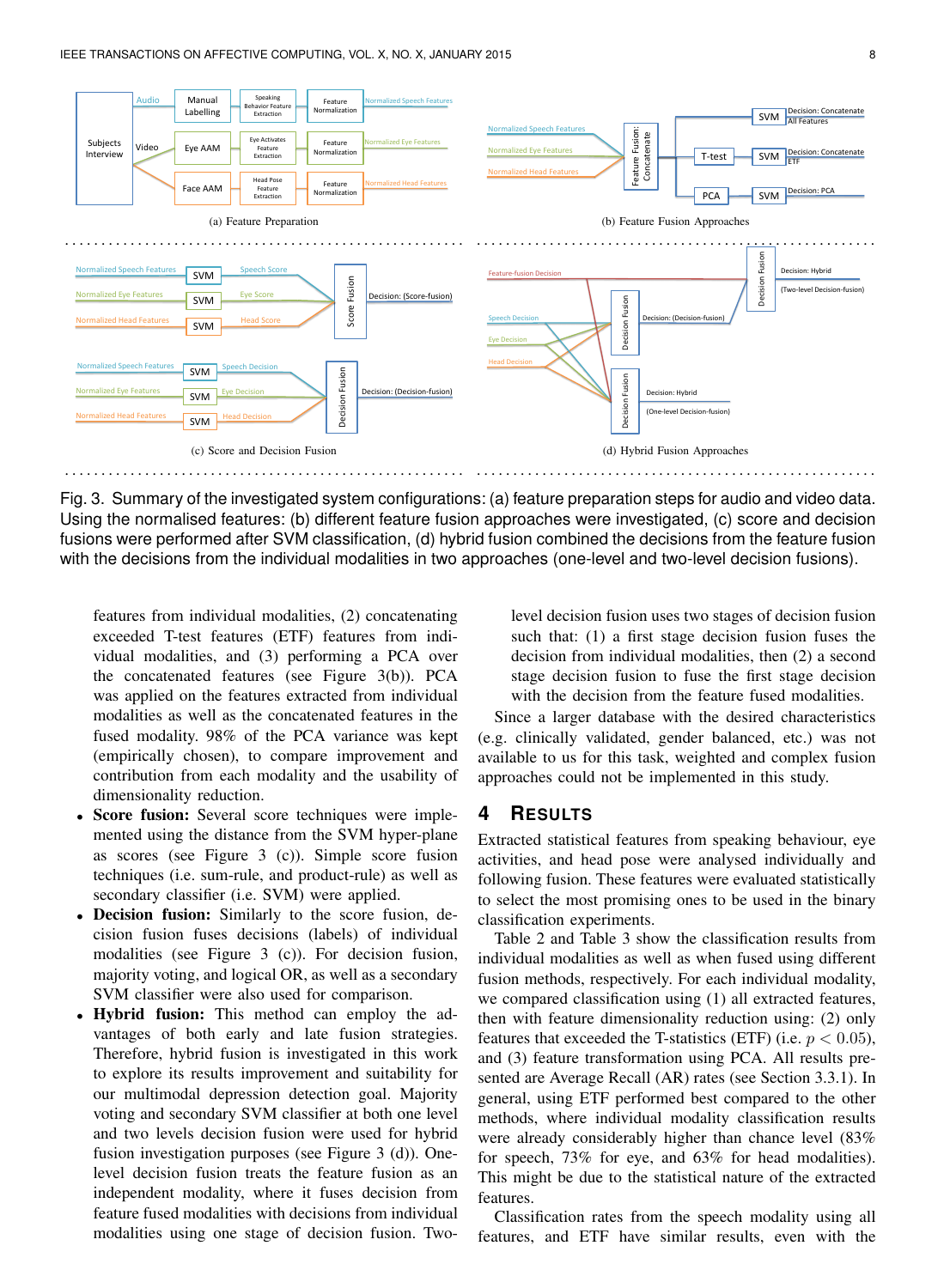TABLE 2

Average Recall (AR) classification results for individual modalities. #: Number of features in a super-vector.

| Row | Individual Modalities | #  | Speech | ₩     | Eve  |      | Head | Average |
|-----|-----------------------|----|--------|-------|------|------|------|---------|
|     | All features          | 88 | 81.    |       | 68.3 | .84  | 66.  | 2.2     |
| ∼   | FTF                   |    | 022    | 16-23 | 73.3 | 8-15 |      | 73.3    |
|     | ግጣ ላ                  |    | 66.7   | 36    | 76.8 |      | 70.1 | 71.2    |

#### TABLE 3

Average Recall (AR) classification results for fused modalities. #: Number of features in a super-vector. **Bold:** highest AR for fusion compared to best result from individual modalities. *Italic:* highest AR overall. Method average is the row average to show the average of each fusion method. Fused modalities average is the column average to show the average of each modality combination.

| Row             | <b>Fused Modalities</b>                                                   |                                               | $Speech + Eve$ | Speech + Head | $Eye + Head$  | All modalities | Method  |  |  |
|-----------------|---------------------------------------------------------------------------|-----------------------------------------------|----------------|---------------|---------------|----------------|---------|--|--|
|                 |                                                                           |                                               |                |               |               |                | Average |  |  |
| 4               | <b>Feature Fusion</b>                                                     | Concatenate All features                      | 81.7<br>214    | 88.3<br>272   | 310<br>70.4   | 398<br>80.0    | 80.1    |  |  |
|                 |                                                                           | Concatenate ETF                               | 80.0<br>59-70  | 83.3<br>51-61 | 70.0<br>24-37 | 69-83<br>80.0  | 78.3    |  |  |
| 6               |                                                                           | 98% of var. of PCA over concatenated features | 47<br>81.7     | 46-47<br>85.0 | 49-50 65.4    | 78.3<br>51     | 77.6    |  |  |
|                 | The rest of fusion methods are performed over the results obtained by ETF |                                               |                |               |               |                |         |  |  |
|                 | Score Fusion                                                              | Sum-rule                                      | 81.7           | 63.3          | 63.3          | 63.3           | 67.9    |  |  |
| 8               |                                                                           | Product-rule                                  | 46.7           | 60.0          | 50.0          | 53.3           | 52.5    |  |  |
| 9               |                                                                           | <b>SVM</b>                                    | 85.0           | 86.7          | 78.3          | 86.7           | 84.2    |  |  |
| $\overline{10}$ | <b>Decision Fusion</b>                                                    | Majority                                      | 76.7           | 78.3          | 68.3          | 83.3           | 76.7    |  |  |
| 11              |                                                                           | <b>OR</b>                                     | 80.0           | 68.3          | 68.3          | 66.6           | 70.8    |  |  |
| 12              |                                                                           | <b>SVM</b>                                    | 83.3           | 83.3          | 73.3          | 85.0           | 81.2    |  |  |
| 13              | Hybrid: Two-level                                                         | Majority                                      | 76.7           | 78.3          | 70.0          | 81.7           | 77.8    |  |  |
| 14              |                                                                           | <b>SVM</b>                                    | 83.3           | 85.0          | 74.7          | 85.0           | 82.0    |  |  |
| 15              | Hybrid: One-level                                                         | Majority                                      | 80.0           | 85.0          | 73.3          | 81.7           | 80.0    |  |  |
| 16              |                                                                           | <b>SVM</b>                                    | 83.3           | 88.3          | 73.3          | 83.3           | 82.1    |  |  |
|                 | <b>Fused Modalities Average</b>                                           |                                               |                | 79.5          | 69.1          | 77.6           |         |  |  |

reduction in feature vector size. For eye and head individual modalities, ETF reduced the feature vector enormously. Yet for the eye modality, the reduction had an influence in the improvement of classification results compared to using all features. Typically, feature selection reduces complexity and dimensionality, which could improve the classification results slightly based on a comparative study [50]. Moreover, improvements in classification results when using feature selection depend on several factors including classifier, feature selection algorithm, and dataset [50]. Since these factors are constant for the three modalities, the considerably improved classification result from eye modalities suggests that irrelevant features could confuse and reduce the recognition rate of the classifier.

We also performed a PCA over the extracted features from individual modalities (see row #3). The results shows a considerably lower recognition rate for speech modality compared with the results from using all features and the statistically selected features (rows #1 and #2). For eye and head modalities, a slightly higher recognition rate was obtained from using PCA compared with the results from using all features and ETF (rows #1 and #2). These inconstancy between the results of investigated modalities suggest that even the top 98% of PCA variances do not have similar discriminative power as in the features selected by ETF or all features in these cases. Thus, all, ETF, and PCA features combination effectiveness in depression recognition rate will be invigilated further in the fused modalities.

Fusion approaches differ in when and how to fuse the modalities in question (see Section 3.4). While early fusion could be executed as sensor fusion or feature fusion, late fusion is executed either as decision or score fusion. As

the name implies, hybrid fusion is a mixture of both early and late fusion. Early fusion, late fusion or a hybrid of both, with different methods of each are investigated. The result of each method is shown in Table 3. Moreover, we inspected all possible combinations of the three modalities to observe the contribution of each modality in the fusion process. We anticipated that fusing modalities will improve the performance compared to its individual modalities. Moreover, we hypothesised that when using all modalities, modality fusion would not only improve the results from the individual modalities, but also increase the confidence level of the final decision.

Regardless of the method, fusing these modalities results in either higher or at least not catastrophic compared to individual modality results (with the exception of productrule). In general, score fusion using secondary classifier yielded the highest and the most robust classification rate (84% average accuracy). However, since a secondary classifier might risk overfitting, a larger database to validate this results is needed.

Early fusion, in particular feature fusion, was performed (see Figure 3(b) for a visual illustration) by (1) concatenating all extracted features from individual modalities (see row #4), (2) concatenating ETF features from individual modalities (row #5), and (3) performing a PCA over the concatenated features from fused modalities (row #6). With all but one modality combinations, classification results of fusing all extracted features (row #4) have a slight improvement compared with the results for individual modalities (row #1). One exception is when fusing all modalities a slight reduction in recognition rate occur. On the other hand, concatenating ETF decreases the results slightly, with one exception of remarkable improvement when fusing eye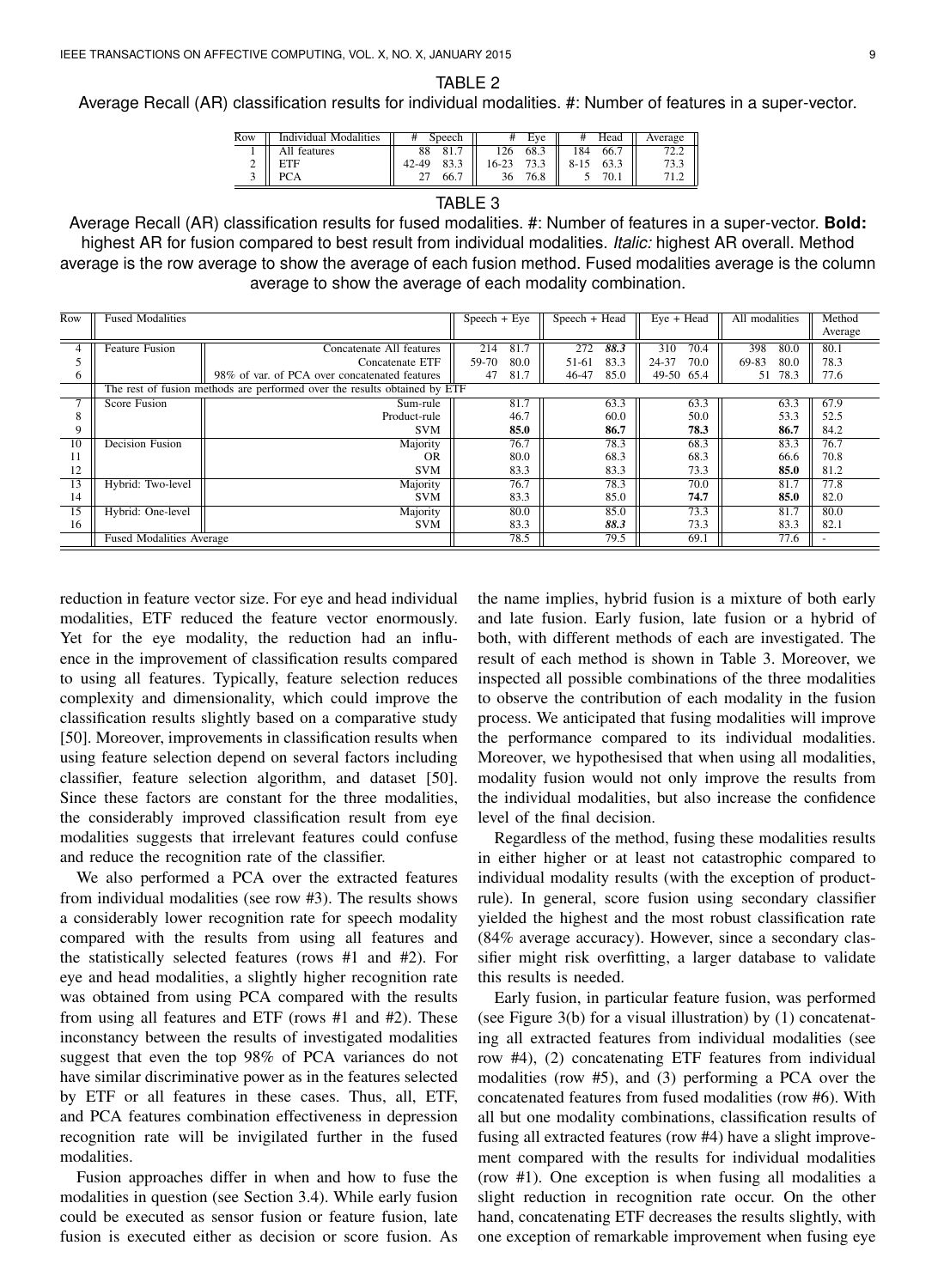and head modalities (row #5).

Comparing the three feature selection methods in individual and combination of modalities, the average of the recognition result are similar, with ETF feature selection yielded the highest results. Since the extracted features are statistical to overcome normalisation issues, we believe that statistical feature selection methods best fit the purpose.

We believe that as we are extracting statistical features from each modality, the feature fusion technique drawbacks are reduced, such as synchronisation, frame rate and dimensionality differences. As expected, feature normalisation made features from different modalities compatible to be combined, which reduces classifier bias towards some features rather than others. Moreover, feature selection techniques were able to pick the most promising features for the classification task.

To reduce the complexity for the following fusion approaches, we selected the results performed by ETF for individual modalities (see row #2), as well as ETF results obtained by fusing all modalities (see row #5) for hybrid fusion. The choice of ETF is due to its stability and improvement for both individual and fused modalities (see rows #2 & #5).

With late fusion, we explored score and decision fusion using several approaches (see rows #7-12). Score fusion is explored using sum-rule, product-rule, max-rule and secondary SVM methods, where the scores are the distances from the SVM hyperplane. On the other hand, decisions (labels) out of individual modality classifications were also fused using majority voting, logic AND, logic OR, as well as a secondary SVM. As expected, max-rule performance was exactly the same as logic OR performance, therefore only logic OR is shown in the results table. The same applies to product-rule and logic AND, where only productrule is shown in the results table. This similarity might imply that using the distance from the SVM hyperplane as scores is similar to using their decision label. Therefore, using classification scores might be applicable when fusing different types of classifiers. Majority voting with an even number of votes performs similarly to logical AND when number of votes of each class are equal.

In general, traditional methods of score and decision fusion results did not improve over individual results, yet at least the results were not catastrophic (i.e. not worse than the lowest individual modality results), except for Productrule. Worth noting is that signs (positive and negative scores) are used to identify the class that the subject is classified as belonging to along with the score, which is the distances from the SVM hyper plane. That is, a positive score is given to the depressed class and a negative score is given to the control class. Therefore, mathematical operations that rely on the sign of the scores (i.e. maxrule and product-rule) of individual modalities affect the mathematical sign of the fused modality. For example, if a control subject is misclassified as depressed even for only one modality (a positive sign), the the multiplication operation in the product-rule fusion classification will result in classifying that subject as depressed regardless of the

classification of the other modalities. Therefore, the catastrophic results obtained by the product-rule score fusion methods might be due to the effect of the mathematical operations on the acquired signs of the scores.

Nevertheless, having no improvement in AR is not an indication of low performance on its own, as it might increase the decision confidence level. On the other hand, using a secondary SVM has improved the classification results in both score and decision fusion. Here, the predicted classification scores or the labels are used as feature vector, also in a leave-one-out cross validation.

Hybrid fusion was investigated for the benefits of utilising both feature fusion and decision fusion. In this study, hybrid fusion was also examined in two ways in order to inspect its effectiveness for our multimodal depression detection. First, using two levels of decision fusion (rows #13-14). Second, using one-level decision fusion (rows #15- 16). We used majority voting and a secondary SVM as decision fusion for both one-level and two-levels hybrid fusion methods. Majority voting was chosen over other logic functions (e.g. AND), as it seemed more reliable especially with more votes, while for the two-level hybrid fusion, where there are two votes, it acted as logic AND.

For hybrid majority voting, even though none improved over individual modalities, one-level (see row #15) performed better than two-level (see row #13) hybrid fusion due to having more votes to decide upon. Knowing that majority voting performs similarly to logical AND with an even number of votes, one- and two-level hybrid fusion result in similar decisions when fusing all three modalities. Even though they perform similarly, we believe that the majority voting of one-level hybrid fusion is more reliable and more robust to overfitting than the two-level one. This is because with one-level hybrid fusion, we end up with four votes, while with two-levels we end up with two votes.

Acknowledging the risk of overfitting, we performed a hybrid fusion with secondary SVM on decisions from individual modalities and fused modalities in a one- (see row #16) and two- (see row #14) levels decision fusion. Most of the cases either slightly improved the results or at least matched the higher individual modality result. As a secondary SVM might risk overfitting, it would likely need a larger database for this approach to be validated.

The last column of Table 3 shows the method average. As can be seen, the highest classification average of the fusion methods is achieved when using a secondary classifier with the classification scores. However, since using a secondary classifier might risk overfitting, the result should be validated using a dataset with a large number of samples.

The last row of Table 3 shows the fused modalities average, where the average classification results of each column is calculated to show the average of each modality combination. As it can be seen, none of the average classification results of the modalities combination outperformed the highest classification results of their individual modality classification results (row #2 Table 2). Yet, none of them was worse than the lowest classification results of their individual modality classification results. Even though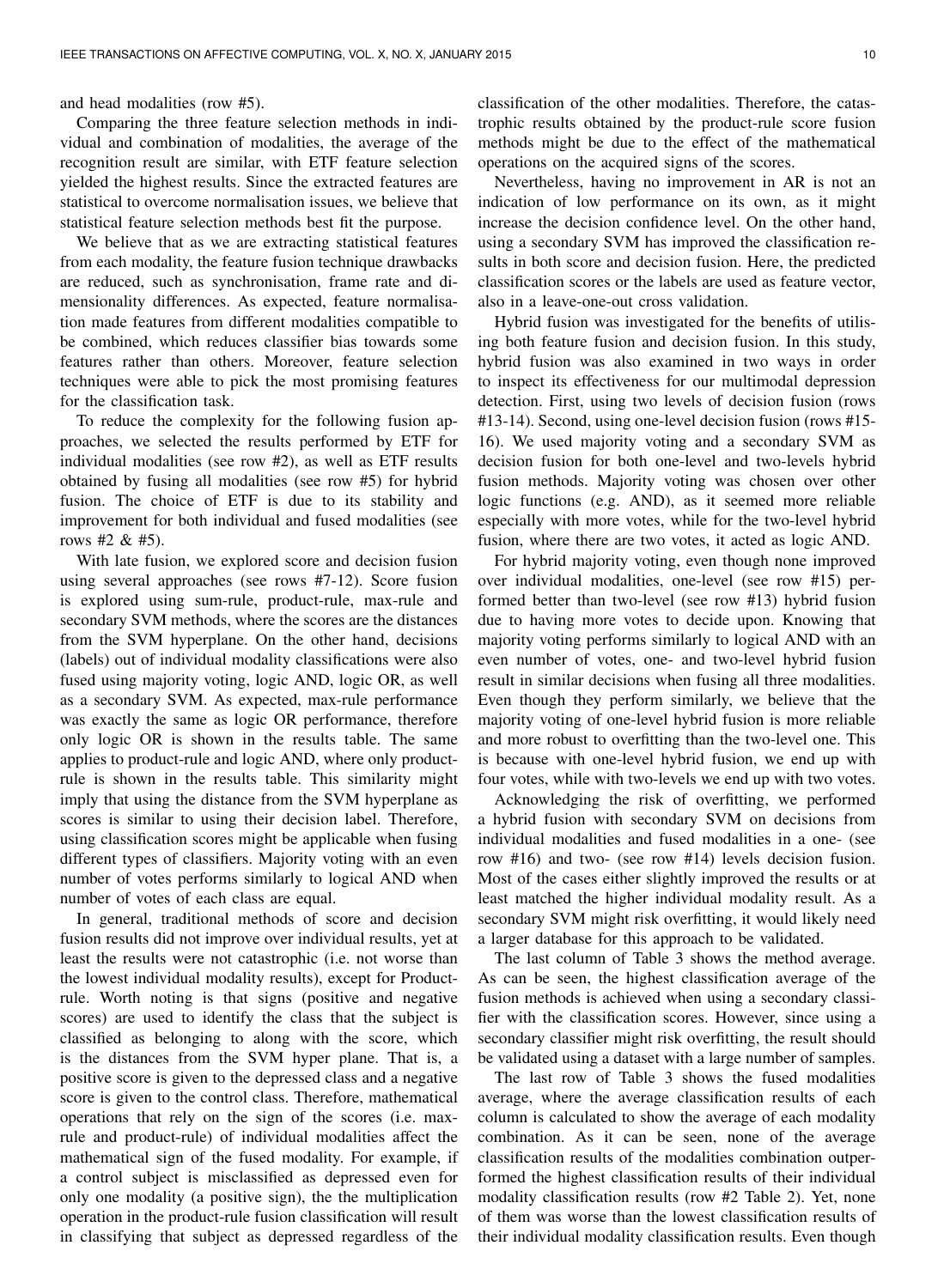| TABLE 4                                           |  |
|---------------------------------------------------|--|
| Number of misclassified subjects in each modality |  |

| Modality  |         | Speech | Eve | Head | Concatenated ETF |
|-----------|---------|--------|-----|------|------------------|
| Depressed | Males   |        |     |      |                  |
|           | Females |        |     |      |                  |
| Control   | Males   |        |     |      |                  |
|           | Females |        |     |      |                  |

the modalities combination classification average did not improve compared to the individual modalities, it increases the confidence level of the final decision.

As mentioned in the background section, comparison of our current fusion results with previous multimodal depression detection studies is difficult due to differences in recording environment (e.g. equipment, paradigm, etc.), and methodology (e.g. extracted features, classification label, fusion methods, etc.). Regardless of methodology differences, the general improvement in the results when fusion techniques are used in this study is in line with the improvement in results of the previous studies [19]– [23]. Despite the difference in type of extracted features in our previous study [23], the results from different fusion techniques show similarity with this current study. Similarly to current results, in [23] a secondary classifier produced higher results than other fusion techniques of the same fusion level. Unlike [23] where using PCA in feature fusion performed the best compared to other feature fusion techniques, it performed the worst in this study, which might be due to the differences in the type of investigated features (low-level features vs. functional features).

# **5 ERROR ANALYSIS**

For a better understanding of the misclassifications in each modality, we analysed the errors based on subjects' metadata. Table 4 shows the number of subjects that have been misclassified in each modality (speech, eye, head) as well as feature fusion when using ETF.

As can be seen, for each modality, the chance of misclassifying males is higher than for females for both depressed and control groups (except for the head modality). This result is consistent with previous findings of gender differences [51] that depression in women may be more likely to be detected than depression in men. We speculate that this might be related to the theory that women are more likely to amplify their mood [51]. The same study suggested that men are more likely to engage in distracting behaviours that dampen their mood when depressed. However, that does not explain the misclassifications of male control subjects.

For the speech modality, as our features are behavioural in nature (e.g. response time), signal quality and genderdependent feature issues are eliminated. The number of misclassified depressed and controls from both male and female are equivalent. That might be due to the optimisation of SVM parameters, where the AR results is higher with balanced classification rate from the two classes than unbalanced classification. Nevertheless, female subject misclassifications is less than the misclassification of male subjects of both classes.

With eye and head modalities, we explored the effect of video quality and whether the subject was wearing glasses. Regarding video quality, only three videos had slightly blurred images (all from the control subset). All three have misclassifications from the head modality and only one has misclassifications from the eye modality. However, that does not explain the misclassifications from normal quality videos. Besides, as the eye-AAM and face-AAM were annotated and trained in a subject-dependent manner, it is also dependent on the recording conditions. Therefore, we believe that the misclassifications were not based on the quality of the video or the method used.

We also looked at errors based on age, diagnosis, depression score, medications (current and history), family history, smoking and alcohol consumption; none of which had an effect on the classification errors. Moreover, Australia is a multicultural country, therefore, even with selecting native Australian English speakers, three subjects have an Asian heritage appearance (all control subjects: one older male and two young females). While none of the Asian young females were misclassified in most modalities (only one of the females was misclassified using the head modality), the Asian male was misclassified in each modality and combined modalities. As there is not enough data to draw a conclusion, future work could investigate the influence of cultural backgrounds.

Therefore, we believe that, as all extracted features were behavioural in nature, subjects of certain personalities and backgrounds might act and behave differently regardless of their mental health. For example, depressed patients who have more head movement as they speak are misclassified as control subjects and vice versa. The same applies for the eye and speech modalities. As the current data collection did not include personality assessment, we could not derive a solid conclusion, which is also being considered for our ongoing data collection. Nevertheless, the current error analysis is rudimentary, where a formal and statistical based analysis is needed to validate these results. Since the scope and focus of this paper is on classification, future work should advance such error analysis, as performed in [52].

## **6 CONCLUSIONS**

Intending to ultimately develop an objective multimodal system that supports therapists during the diagnosis and monitoring of clinical depression, we investigated verbal and nonverbal statistical patterns of depression individually and when fused. To develop a classification system-oriented approach, this paper conducted feature selection, classification and fusion-based experiments to conclude which combinations of behaviour (verbal and nonverbal) can best discriminate between depression and non-depression. We analysed the statistical significance of each feature of depression behaviour from these modalities to select the most relevant features for classification.

We examined the performance of binary classification using these modalities individually and when fused in different combinations. An SVM classifier was used for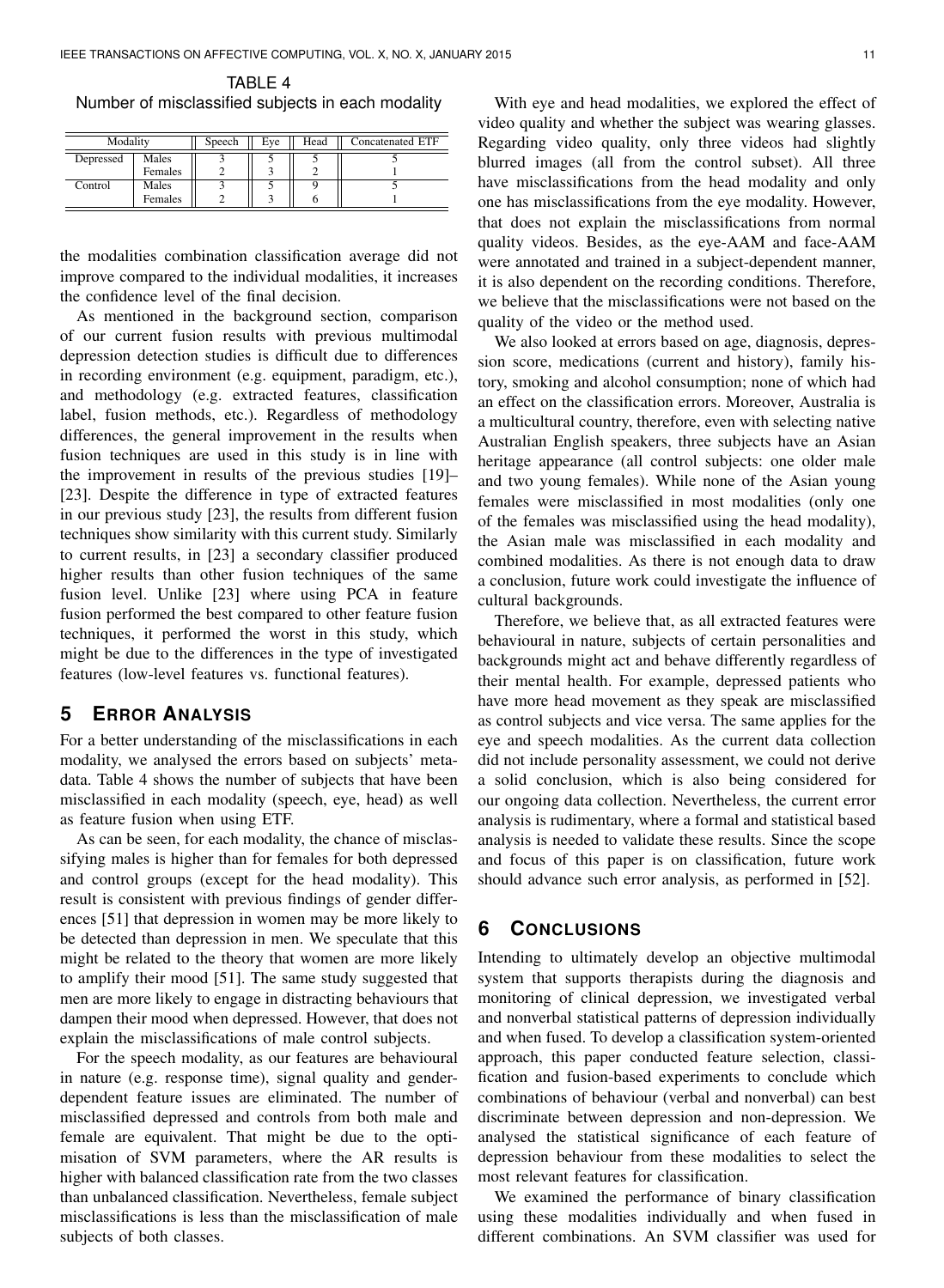classification using several feature selection methods and several fusion approaches. Given the statistical nature of the extracted features, using T-test as feature selection method performed best compared to the other methods, where individual modality classification results were already considerably higher than chance level (83% for speech, 73% for eye, and 63% for head modalities).

When fusing these modalities using different fusion methods, the results were either higher or at least not catastrophic compared to individual modality results (with the exception of product-rule). Among the different fusion approaches used here, the highest and the most robust fusion method was score fusion using secondary classifier, giving up to 84% average accuracy. As a secondary classifier of score, decision, and hybrid fusion might risk overfitting, it would likely need a larger database for this approach to be convincing and valid.

Finally, we have analysed the classification errors for a better understanding of our method for detecting depression. In line with the literature, depression in women is more likely to be correctly classified than in men from either group (depressed and control). We eliminated several technical issues that might have an effect on the classification, including audio and video quality, gender-dependent features, and recording conditions. Moreover, none of the subjects' meta-data had an effect on the classification. It should also be noted that depression diagnosis is also based on clinical history, not just mental state examination, which was the focus of this present study.

## **7 LIMITATIONS AND FUTURE WORK**

Even though it is a common problem in similar studies, a known limitation is the relatively modest number of (depressed and control) subjects because of the selection criteria imposed in this paper. A large-scale study using clinically validated depression diagnosis is preferable, however, to the best of our knowledge, is not available. Crowdsourcing is one means of sourcing very large amounts of data that is growing in popularity, but crowd-sourcing such depression datasets not only could lack the clinical assessment, which we believe is crucial, but also might lack variety of depression severity scores. As the Black Dog Institute data collection is ongoing, we anticipate reporting on a larger dataset in the future. Moreover, future data collection will aim to match and model the ethnicity and culture to investigate their influence on the expression of emotion and on automated depression detection.

Moreover, to get as accurate features as possible, we have used manual annotation for speech, and subject-specific AAM for eye and head (automatic feature extraction was not the focus of this study). Speech annotation and speaker separation could be attempted automatically using advanced speaker diarisation techniques. Regarding eye activity features, automated algorithms that measure blink, eyelids and iris movements could be utilised for this task. For head pose and movement, a general face tracker could be effective in extracting head pose features. Therefore,

having a fully automated system to extract and analyse the proposed features is feasible for the task of detecting depression but was not the focus of this study.

In this work, depression was investigated in a binary classification manner (i.e. severe depressed vs. healthy controls). However, having a regression classification problem to detect depression severity could be a next step for an advanced depression diagnosis system. Such a regression problem needs a large dataset with a variety of depression severity scores, as mentioned above, noting the difficulty of obtaining an agreed severity score from clinical assessment. Furthermore, fusing prediction scores of a regression classification requires different fusion methods than the ones used for fusion of classifiers. While the current study focused on between-subjects design, a within-subjects design would assist in longitudinal monitoring of depression. Future automated depression monitoring studies could consider this promising analysis.

Further fusion approaches in recent years have been presented by [53]–[55]. It would be worthwhile to explore their usage in the context of multimodal depression detection in the future, as it is beyond the scope of this paper. Moreover, other features such as vocal prosody (e.g. energy, pitch) and facial expressions could be extracted and fused with the current investigated approach. This study focused on extracting, analysing, and selecting behavioural patterns of subjects' responses, where speech behaviour, eye activity, and head movement were investigated. Vocal prosody, facial expressions, and body posture modalities were not included in this paper, but are acknowledged as potential sources of information. However, future work will investigate such modalities, seeking more accurate and confident diagnoses of depression. Moreover, the findings of the current study will be validated (using the same protocol) for generalisation across cultures (American, German, Saudi) and languages (American-English, German, Arabic) using different datasets.

## **8 ACKNOWLEDGMENT**

This research was funded in part by the Australian Research Council (ARC) Discovery Project grant DP130101094.

## **REFERENCES**

- [1] C. Mathers, J. Boerma, and D. Fat, *The Global Burden of Disease: 2004 Update*. Geneva, Switzerland: WHO, 2008.
- [2] S. B. Guze and E. Robins, "Suicide and Primary Affective Disorders," *The British Journal of Psychiatry*, vol. 117, no. 539, Oct. 1970.
- [3] L. G. Kiloh, G. Andrews, and M. Neilson, "The long-term outcome of depressive illness." *The British Journal of Psychiatry*, vol. 153, no. DEC, 1988.
- [4] A. J. Mitchell, A. Vaze, and S. Rao, "Clinical diagnosis of depression in primary care: a meta-analysis," *The Lancet*, vol. 374, no. 9690, pp. 609–619, 2009.
- [5] American Psychiatric Association, *Diagnostic and Statistical Man*ual of Mental Disorders, Fourth Edition: DSM-IV-TR®. American Psychiatric Association, 2000.
- [6] N. Sebe, I. Cohen, and T. S. Huang, "Multimodal emotion recognition," *Handbook of Pattern Recognition and Computer Vision*, vol. 4, pp. 387–419, 2005.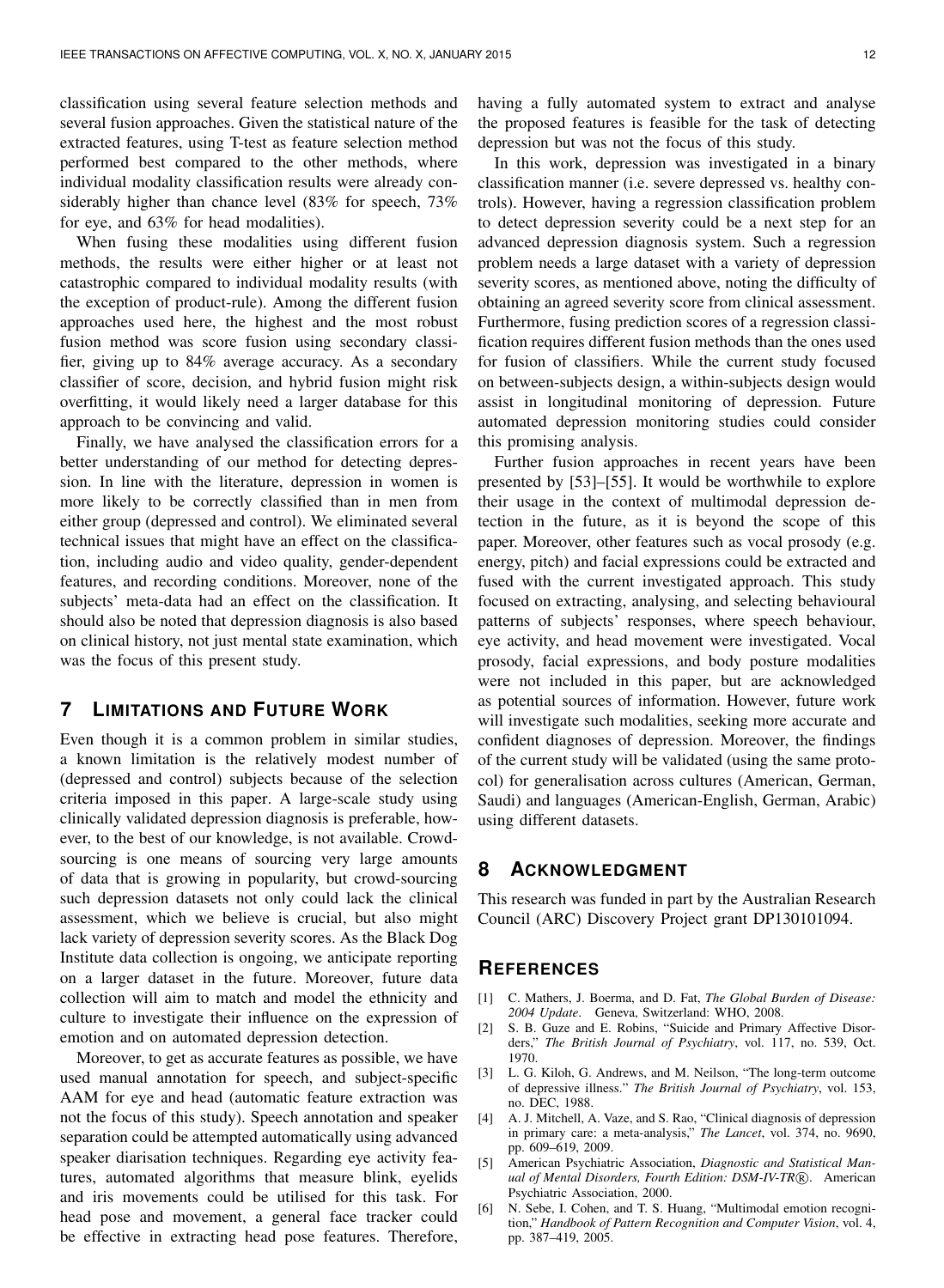- [7] S. D'Mello and A. Graesser, "Multimodal semi-automated affect detection from conversational cues, gross body language, and facial features," *User Modeling and User-Adapted Interaction*, vol. 20, no. 2, pp. 147–187, 2010.
- [8] M. Valstar, B. Schuller, K. Smith, F. Eyben, B. Jiang, S. Bilakhia, S. Schnieder, R. Cowie, and M. Pantic, "Avec 2013: The continuous audio/visual emotion and depression recognition challenge," in *Proceedings of the 3rd ACM International Workshop on Audio/Visual Emotion Challenge*, ser. AVEC '13. New York, NY, USA: ACM, 2013, pp. 3–10.
- [9] S. D'Mello and J. Kory, "Consistent but modest: A meta-analysis on unimodal and multimodal affect detection accuracies from 30 studies," in *Proceedings of the 14th ACM International Conference on Multimodal Interaction*, ser. ICMI '12. New York, NY, USA: ACM, 2012, pp. 31–38.
- [10] A. Rattani, D. R. Kisku, M. Bicego, and M. Tistarelli, "Feature level fusion of face and fingerprint biometrics," in *IEEE Conference on Biometrics: Theory, Applications and Systems, BTAS07*, 2007, pp. 1–6.
- [11] J. Crowley, "Principles and techniques for sensor data fusion," in *Multisensor Fusion for Computer Vision*, ser. NATO ASI Series, J. Aggarwal, Ed. Springer Berlin Heidelberg, 1993, vol. 99, pp. 15–36.
- [12] J. Movellan and P. Mineiro, "Robust sensor fusion: Analysis and application to audio visual speech recognition," *Machine Learning*, vol. 32, no. 2, pp. 85–100, 1998.
- [13] H. B. Mitchell, *Multi-sensor data fusion: an introduction*. Springer Science & Business Media, 2007.
- [14] I. Guyon and A. Elisseeff, "An introduction to variable and feature selection," *The Journal of Machine Learning Research*, vol. 3, pp. 1157–1182, 2003.
- [15] K. Pearson, "On lines and planes of closest fit to systems of points in space," *The London, Edinburgh, and Dublin Philosophical Magazine and Journal of Science*, vol. 2, no. 11, pp. 559–572, 1901.
- [16] S. Tulyakov, S. Jaeger, V. Govindaraju, and D. Doermann, "Review of classifier combination methods," in *Machine Learning in Document Analysis and Recognition*. Springer, 2008, pp. 361–386.
- [17] P. K. Atrey, M. A. Hossain, A. El Saddik, and M. S. Kankanhalli, "Multimodal fusion for multimedia analysis: a survey," *Multimedia systems*, vol. 16, no. 6, pp. 345–379, 2010.
- [18] J. F. Cohn, T. S. Kruez, I. Matthews, Y. Yang, M. H. Nguyen, M. T. Padilla, F. Zhou, and F. De La Torre, "Detecting depression from facial actions and vocal prosody," in *Proceedings - 2009 3rd International Conference on Affective Computing and Intelligent Interaction and Workshops, ACII*, 2009, pp. 1–7.
- [19] S. Scherer, G. Stratou, and L.-P. Morency, "Audiovisual behavior descriptors for depression assessment," in *Proceedings of the 15th ACM on International Conference on Multimodal Interaction*, ser. ICMI '13. New York, NY, USA: ACM, 2013, pp. 135–140.
- [20] N. Cummins, J. Joshi, A. Dhall, V. Sethu, R. Goecke, and J. Epps, "Diagnosis of depression by behavioural signals: a multimodal approach," in *Proceedings of the 3rd ACM international workshop on Audio/visual emotion challenge - AVEC 13*. ACM Press, 2013, pp. 11–20.
- [21] J. R. Williamson, T. F. Quatieri, B. S. Helfer, G. Ciccarelli, and D. D. Mehta, "Vocal and facial biomarkers of depression based on motor incoordination and timing," in *Proceedings of the 4th International Workshop on Audio/Visual Emotion Challenge*, ser. AVEC '14. New York, NY, USA: ACM, 2014, pp. 65–72.
- [22] H. Meng, D. Huang, H. Wang, H. Yang, M. AI-Shuraifi, and Y. Wang, "Depression recognition based on dynamic facial and vocal expression features using partial least square regression," in *Proceedings of the 3rd ACM International Workshop on Audio/Visual Emotion Challenge*, ser. AVEC '13. New York, NY, USA: ACM, 2013, pp. 21–30.
- [23] J. Joshi, R. Goecke, S. Alghowinem, A. Dhall, M. Wagner, J. Epps, G. Parker, and M. Breakspear, "Multimodal assistive technologies for depression diagnosis and monitoring," *Journal on Multimodal User Interfaces*, vol. 7, no. 3, pp. 217–228, 2013.
- [24] D. V. Sheehan, Y. Lecrubier, K. H. Sheehan, P. Amorim, J. Janavs, E. Weiller, T. Hergueta, R. Baker, and G. C. Dunbar, *The Mini-International Neuropsychiatric Interview (M.I.N.I.): The development and validation of a structured diagnostic psychiatric interview for DSM-IV and ICD-10*. Physicians Postgraduate Press, 1998, vol. 59, no. SUPPL. 20, pp. 22–33.
- [25] D. Wechsler, *Wechsler Test of Adult Reading: WTAR.* Psychological Corporation, 2001.
- [26] A. J. Rush, M. H. Trivedi, H. M. Ibrahim, T. J. Carmody, B. Arnow, D. N. Klein, J. C. Markowitz, P. T. Ninan, S. Kornstein, R. Manber *et al.*, "The 16-Item Quick Inventory of Depressive Symptomatology (QIDS), clinician rating (QIDS-C), and self-report (QIDS-SR): a psychometric evaluation in patients with chronic major depression," *Biological psychiatry*, vol. 54, no. 5, pp. 573–583, 2003.
- [27] H. Ellgring and K. R. Scherer, "Vocal indicators of mood change in depression," *Journal of Nonverbal Behavior*, vol. 20, no. 2, 1996.
- [28] C. Sobin and H. A. Sackeim, "Psychomotor symptoms of depression," *American Journal of Psychiatry*, vol. 154, no. 1, pp. 4–17, 1997.
- [29] A. J. Zlochower and J. F. Cohn, "Vocal timing in face-to-face interaction of clinically depressed and nondepressed mothers and their 4 month-old infants," *Infant Behavior and Development*, vol. 19, no. 3, pp. 371 – 374, 1996.
- [30] S. Alghowinem, R. Goecke, M. Wagner, J. Epps, M. Breakspear, and G. Parker, "From Joyous to Clinically Depressed: Mood Detection Using Spontaneous Speech," in *Proceedings of FLAIRS-25*, 2012, pp. 141–146.
- [31] -, "Detecting depression: A comparison between spontaneous and read speech," in *ICASSP, IEEE International Conference on Acoustics, Speech and Signal Processing - Proceedings*, 2013, pp. 7547–7551.
- [32] S. Alghowinem, R. Goecke, M. Wagner, J. Epps, T. Gedeon, M. Breakspear, and G. Parker, "A comparative study of different classifiers for detecting depression from spontaneous speech," in *ICASSP, IEEE International Conference on Acoustics, Speech and Signal Processing - Proceedings*, 2013, pp. 8022–8026.
- [33] S. Alghowinem, R. Goecke, M. Wagner, J. Epps, G. Parker, and M. Breakspear, "Characterising depressed speech for classification." in *Interspeech*, 2013, pp. 2534–2538.
- [34] N. H. De Jong and T. Wempe, "Praat script to detect syllable nuclei and measure speech rate automatically." *Behavior Research Methods*, vol. 41, no. 2, 2009.
- [35] F. Goldman-Eisler, *Psycholinguistics: Experiments in spontaneous speech*. Academic Press, 1968.
- [36] H. Ellgring, *Non-verbal communication in depression*. Cambridge University Press, 1989.
- [37] J. H. Mackintosh, R. Kumar, and T. Kitamura, "Blink rate in psychiatric illness," *The British Journal of Psychiatry*, vol. 143, no. 1, pp. 55–57, 1983.
- [38] S. Alghowinem, R. Goecke, M. Wagner, G. Parker, and M. Breakspear, "Eye movement analysis for depression detection." in *IEEE International Conference on Image Processing (ICIP)*, 2013, pp. 4220–4224.
- [39] D. Heylen, "Head gestures, gaze and the principles of conversational structure," *International Journal of Humanoid Robotics*, vol. 3, no. 03, 2006.
- [40] J. Pedersen, J. Schelde, E. Hannibal, K. Behnke, B. Nielsen, and M. Hertz, "An ethological description of depression," *Acta psychiatrica scandinavica*, vol. 78, no. 3, 1988.
- [41] L. Fossi, C. Faravelli, and M. Paoli, "The ethological approach to the assessment of depressive disorders," *The Journal of nervous and mental disease*, vol. 172, no. 6, 1984.
- [42] W. W. Hale III, J. H. Jansen, A. L. Bouhuys, J. A. Jenner, and R. H. van den Hoofdakker, "Non-verbal behavioral interactions of depressed patients with partners and strangers: The role of behavioral social support and involvement in depression persistence," *Journal of affective disorders*, vol. 44, no. 2-3, 1997.
- [43] S. Alghowinem, R. Goecke, M. Wagner, G. Parker, and M. Breakspear, "Head pose and movement analysis as an indicator of depression," in *Proceedings - 2013 Humaine Association Conference on Affective Computing and Intelligent Interaction, ACII*, 2013, pp. 283–288.
- [44] Z. Zeng, M. Pantic, G. I. Roisman, and T. S. Huang, "A survey of affect recognition methods: Audio, visual, and spontaneous expressions," *IEEE Transactions on Pattern Analysis and Machine Intelligence*, vol. 31, no. 1, pp. 39–58, 2009.
- [45] B. Schuller, A. Batliner, S. Steidl, and D. Seppi, "Recognising realistic emotions and affect in speech: State of the art and lessons learnt from the first challenge," *Speech Communication*, vol. 53, no. Feb, pp. 1062–1087, 2011.
- [46] C.-C. Chang and C.-J. Lin, "LIBSVM: A Library for Support Vector Machines," *ACM Transactions on Intelligent Systems and Technology*, vol. 2, pp. 27:1—27:27, 2011.